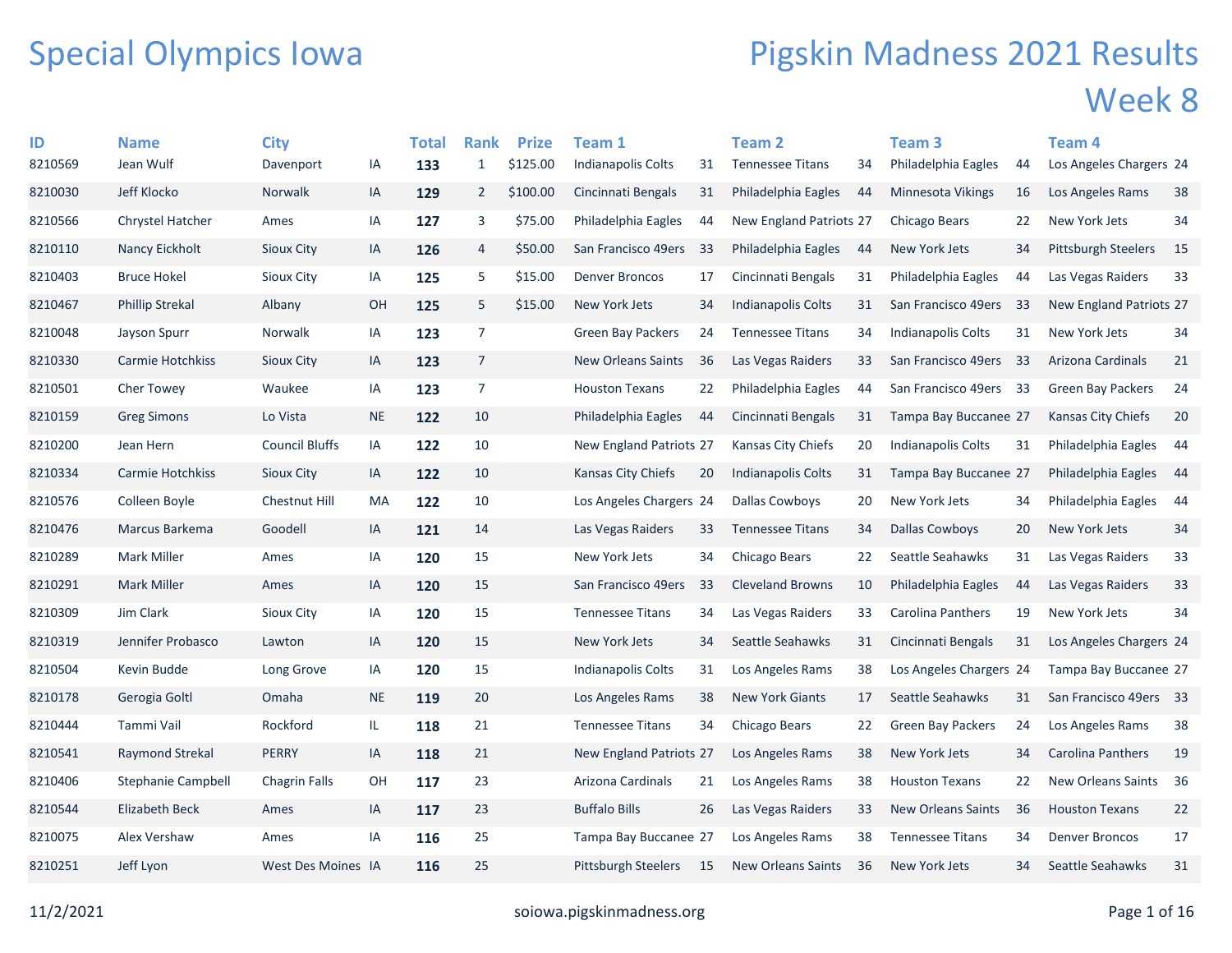| ID      | <b>Name</b>               | <b>City</b>             |           | <b>Total</b> | <b>Rank</b> | <b>Prize</b> | Team 1                     |    | <b>Team 2</b>                  |    | Team <sub>3</sub>         |     | <b>Team 4</b>             |      |
|---------|---------------------------|-------------------------|-----------|--------------|-------------|--------------|----------------------------|----|--------------------------------|----|---------------------------|-----|---------------------------|------|
| 8210451 | James Strekal             | Lowgap                  | <b>NC</b> | 115          | 27          |              | Los Angeles Chargers 24    |    | Kansas City Chiefs             | 20 | San Francisco 49ers       | -33 | Los Angeles Rams          | 38   |
| 8210038 | <b>Troy Vroegh</b>        | Norwalk                 | IA        | 114          | 28          |              | Kansas City Chiefs         | 20 | New England Patriots 27        |    | Indianapolis Colts        | 31  | <b>New Orleans Saints</b> | - 36 |
| 8210173 | lan Mass                  | <b>Council Bluffs</b>   | IA        | 114          | 28          |              | Los Angeles Rams           | 38 | <b>Pittsburgh Steelers</b>     | 15 | <b>Denver Broncos</b>     | 17  | Philadelphia Eagles       | -44  |
| 8210543 | <b>Elizabeth Beck</b>     | Ames                    | IA        | 114          | 28          |              | Las Vegas Raiders          | 33 | <b>Pittsburgh Steelers</b>     | 15 | Chicago Bears             | 22  | Philadelphia Eagles       | -44  |
| 8210548 | Kenneth Hanson            | Ankeny                  | IA        | 114          | 28          |              | Philadelphia Eagles        | 44 | San Francisco 49ers            | 33 | <b>Dallas Cowboys</b>     | 20  | <b>New York Giants</b>    | 17   |
| 8210109 | Molly Burnside            | Sioux City              | IA        | 113          | 32          |              | Cincinnati Bengals         | 31 | Los Angeles Chargers 24        |    | <b>Green Bay Packers</b>  | 24  | New York Jets             | 34   |
| 8210170 | Gerogia Goltl             | Omaha                   | <b>NE</b> | 113          | 32          |              | <b>Green Bay Packers</b>   | 24 | Carolina Panthers              | 19 | <b>Buffalo Bills</b>      | 26  | Philadelphia Eagles       | 44   |
| 8210195 | Rocky Rothmock            |                         |           | 113          | 32          |              | Cincinnati Bengals         | 31 | <b>Buffalo Bills</b>           | 26 | <b>New Orleans Saints</b> | 36  | <b>Kansas City Chiefs</b> | 20   |
| 8210206 | Tom Weddem                | Glendwood               | IA        | 113          | 32          |              | <b>Denver Broncos</b>      | 17 | <b>New Orleans Saints</b>      | 36 | <b>Tennessee Titans</b>   | 34  | <b>Buffalo Bills</b>      | 26   |
| 8210253 | Craig Weatherall          | West Des Moines IA      |           | 113          | 32          |              | <b>Tennessee Titans</b>    | 34 | <b>Denver Broncos</b>          | 17 | Indianapolis Colts        | 31  | Seattle Seahawks          | 31   |
| 8210272 | Jon Kaufman               | West Des Moines IA      |           | 113          | 32          |              | <b>Green Bay Packers</b>   | 24 | Philadelphia Eagles            | 44 | Los Angeles Rams          | 38  | Jacksonville Jaguars 7    |      |
| 8210326 | Debi Tilson               | Plattsmouth             | <b>NE</b> | 113          | 32          |              | <b>Washington Team</b>     | 10 | <b>New Orleans Saints</b>      | 36 | San Francisco 49ers       | 33  | New York Jets             | 34   |
| 8210599 | Joseph Mckenna            | Des Moines              | IA        | 113          | 32          |              | <b>Baltimore Ravens</b>    | 17 | Chicago Bears                  | 22 | Los Angeles Rams          | 38  | New Orleans Saints        | - 36 |
| 8210008 | Mike Wheatcraft           | <b>Windsor Heights</b>  | IA        | 112          | 40          |              | Arizona Cardinals          | 21 | <b>Houston Texans</b>          | 22 | <b>New Orleans Saints</b> | 36  | San Francisco 49ers 33    |      |
| 8210037 | <b>Charles Lee</b>        | Youngsville             | <b>NC</b> | 112          | 40          |              | <b>Indianapolis Colts</b>  | 31 | San Francisco 49ers            | 33 | <b>Baltimore Ravens</b>   | 17  | Cincinnati Bengals        | 31   |
| 8210360 | Kathleen Rasmussen        | Sioux City              | IA        | 112          | 40          |              | <b>Pittsburgh Steelers</b> | 15 | Philadelphia Eagles            | 44 | <b>Carolina Panthers</b>  | 19  | New York Jets             | 34   |
| 8210535 | <b>Gregory Weinschenk</b> | Urbandale               | IA        | 112          | 40          |              | Atlanta Falcons            | 13 | New England Patriots 27        |    | Los Angeles Rams          | 38  | <b>Tennessee Titans</b>   | 34   |
| 8210175 | Greg Schultz              | Glenwood                | IA        | 111          | 44          |              | Las Vegas Raiders          | 33 | Tampa Bay Buccanee 27          |    | Los Angeles Chargers 24   |     | New England Patriots 27   |      |
| 8210414 | <b>Thomas Wardlow</b>     | Waverly                 | IA        | 111          | 44          |              | <b>Washington Team</b>     | 10 | Los Angeles Rams               | 38 | New Orleans Saints        | -36 | Tampa Bay Buccanee 27     |      |
| 8210484 | <b>Terry Main</b>         | urbandale               | IA        | 111          | 44          |              | <b>Tennessee Titans</b>    | 34 | <b>New England Patriots 27</b> |    | <b>Buffalo Bills</b>      | 26  | Los Angeles Chargers 24   |      |
| 8210530 | Catherine Luchte          | <b>Colorado Springs</b> | CO        | 111          | 44          |              | Seattle Seahawks           | 31 | San Francisco 49ers            | 33 | Dallas Cowboys            | 20  | New England Patriots 27   |      |
| 8210315 | Jodi Kerr                 | Sioux City              | IA        | 110          | 48          |              | <b>Buffalo Bills</b>       | 26 | Las Vegas Raiders              | 33 | Kansas City Chiefs        | 20  | <b>Indianapolis Colts</b> | 31   |
| 8210456 | Janett Barrett            | <b>Rockwell City</b>    | IA        | 110          | 48          |              | Los Angeles Rams           | 38 | <b>New Orleans Saints</b>      | 36 | Minnesota Vikings         | 16  | <b>Dallas Cowboys</b>     | 20   |
| 8210511 | Liane Long                | Avoca                   | IA        | 110          | 48          |              | Arizona Cardinals          | 21 | New York Jets                  | 34 | <b>Green Bay Packers</b>  | 24  | <b>Indianapolis Colts</b> | 31   |
| 8210570 | Jean Wulf                 | Davenport               | IA        | 110          | 48          |              | <b>Buffalo Bills</b>       | 26 | Carolina Panthers              | 19 | <b>Tennessee Titans</b>   | 34  | Indianapolis Colts        | 31   |
| 8210582 | <b>Brady Oldag</b>        | Cedar Falls             | IA        | 110          | 48          |              | Philadelphia Eagles        | 44 | New Orleans Saints             | 36 | <b>Dallas Cowboys</b>     | 20  | <b>Washington Team</b>    | 10   |
| 8210609 | Jac Doran                 | Fort Dodge              | IA        | 110          | 48          |              | Minnesota Vikings          | 16 | Philadelphia Eagles            | 44 | <b>Green Bay Packers</b>  | 24  | <b>Buffalo Bills</b>      | 26   |
| 8210079 | Deb Arneson               | Ames                    | IA        | 109          | 54          |              | <b>Tennessee Titans</b>    | 34 | Pittsburgh Steelers            | 15 | Tampa Bay Buccanee 27     |     | San Francisco 49ers       | 33   |
| 8210119 | <b>Blake Stahlecker</b>   | Sioux City              | IA        | 109          | 54          |              | New England Patriots 27    |    | Green Bay Packers              | 24 | Los Angeles Chargers 24   |     | New York Jets             | 34   |
| 8210182 | Andrew Simonsen           | Underwood               | IA        | 109          | 54          |              | Carolina Panthers          | 19 | Green Bay Packers              | 24 | Chicago Bears             | 22  | Philadelphia Eagles       | 44   |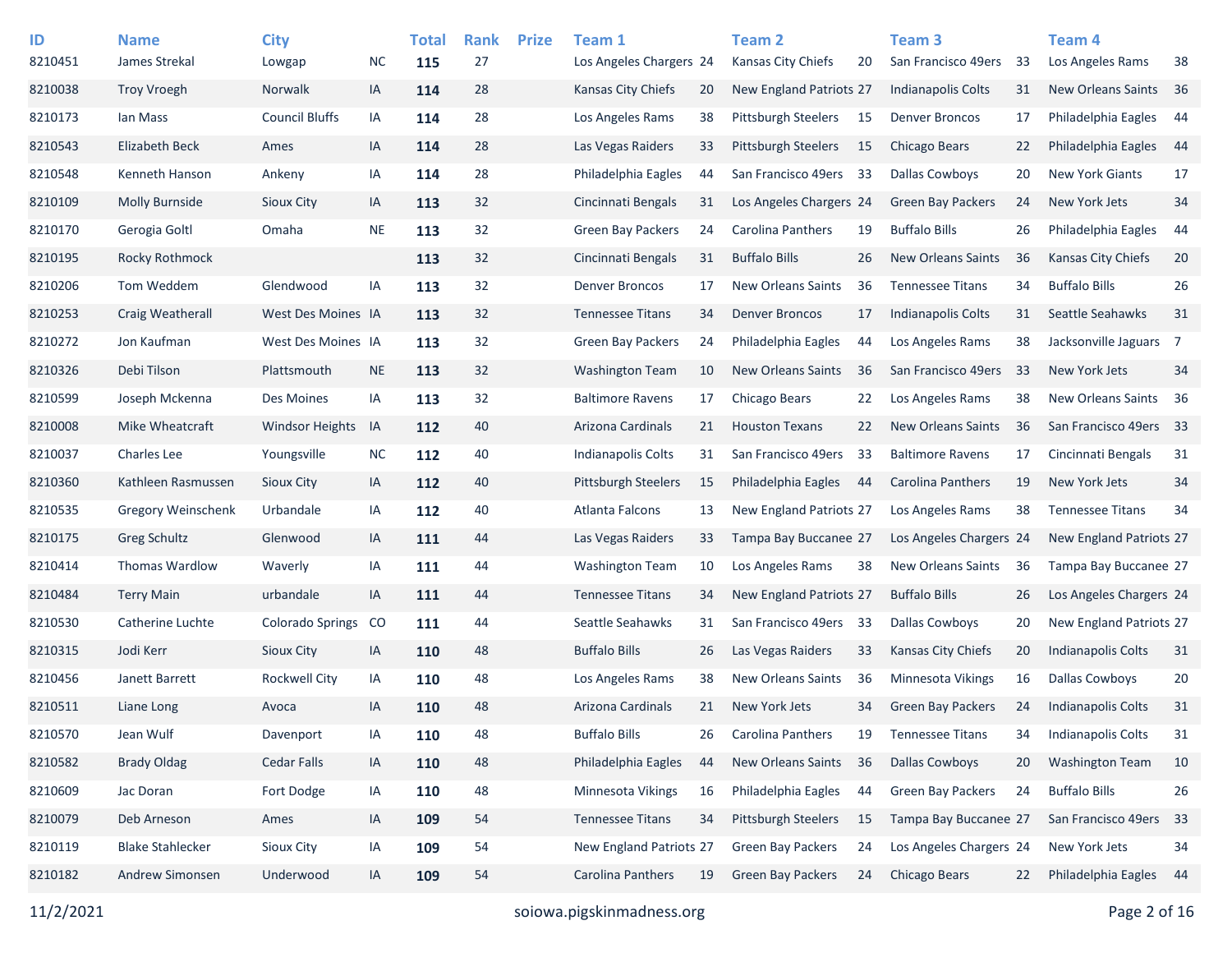| ID<br>8210341 | <b>Name</b><br><b>Jason Bares</b> | <b>City</b><br><b>Sturgis</b> | SD        | <b>Total</b><br>109 | <b>Rank</b><br>54 | <b>Prize</b> | Team 1<br><b>Indianapolis Colts</b> | 31 | <b>Team 2</b><br><b>Detroit Lions</b> | 6   | Team <sub>3</sub><br>New York Jets | 34  | Team 4<br>Los Angeles Rams | 38   |
|---------------|-----------------------------------|-------------------------------|-----------|---------------------|-------------------|--------------|-------------------------------------|----|---------------------------------------|-----|------------------------------------|-----|----------------------------|------|
| 8210355       | <b>Taylor Hall</b>                | Shell Lake                    | WI        | 109                 | 54                |              | <b>Baltimore Ravens</b>             | 17 | <b>Indianapolis Colts</b>             | 31  | Philadelphia Eagles                | 44  | <b>New York Giants</b>     | 17   |
| 8210432       | John Santone                      | Painesville                   | OH        | 109                 | 54                |              | Las Vegas Raiders                   | 33 | <b>New York Giants</b>                | 17  | Los Angeles Rams                   | 38  | Arizona Cardinals          | 21   |
| 8210433       | <b>Nick Filipi</b>                | Ankeny                        | IA        | 109                 | 54                |              | <b>Baltimore Ravens</b>             | 17 | Cincinnati Bengals                    | 31  | New York Jets                      | 34  | New England Patriots 27    |      |
| 8210475       | Marcus Barkema                    | Goodell                       | IA        | 109                 | 54                |              | <b>Pittsburgh Steelers</b>          | 15 | <b>Buffalo Bills</b>                  | 26  | Philadelphia Eagles                | 44  | Los Angeles Chargers 24    |      |
| 8210604       | Staci Uhl                         | sioux city                    | IA        | 109                 | 54                |              | Las Vegas Raiders                   | 33 | Philadelphia Eagles                   | 44  | <b>Cleveland Browns</b>            | 10  | <b>Houston Texans</b>      | 22   |
| 8210007       | <b>Floyd Constant</b>             | West Des Moines IA            |           | 108                 | 63                |              | <b>Buffalo Bills</b>                | 26 | <b>Carolina Panthers</b>              | 19  | New England Patriots 27            |     | New Orleans Saints 36      |      |
| 8210029       | Paul Patterson                    | Norwalk                       | IA        | 108                 | 63                |              | Indianapolis Colts                  | 31 | New York Jets                         | 34  | Jacksonville Jaguars 7             |     | New Orleans Saints         | - 36 |
| 8210078       | Melissa Cruise                    | Ames                          | IA        | 108                 | 63                |              | <b>Buffalo Bills</b>                | 26 | <b>Green Bay Packers</b>              | 24  | Seattle Seahawks                   | 31  | Tampa Bay Buccanee 27      |      |
| 8210089       | Barb Randolph                     | Gilbert                       | IA        | 108                 | 63                |              | <b>Cleveland Browns</b>             | 10 | New York Jets                         | 34  | Kansas City Chiefs                 | 20  | Philadelphia Eagles        | - 44 |
| 8210223       | James Grimes                      | Altoona                       | IA        | 108                 | 63                |              | <b>Tennessee Titans</b>             | 34 | <b>Houston Texans</b>                 | 22  | Arizona Cardinals                  | 21  | Seattle Seahawks           | 31   |
| 8210271       | <b>Crystal Kerr</b>               | West Des Moines IA            |           | 108                 | 63                |              | <b>Minnesota Vikings</b>            | 16 | <b>Denver Broncos</b>                 | 17  | Philadelphia Eagles                | 44  | <b>Indianapolis Colts</b>  | 31   |
| 8210321       | <b>Brooke Davies</b>              | <b>Sioux City</b>             | IA        | 108                 | 63                |              | Seattle Seahawks                    | 31 | <b>New Orleans Saints</b>             | 36  | Cincinnati Bengals                 | 31  | <b>Cleveland Browns</b>    | 10   |
| 8210339       | James Bares                       | <b>Sturgis</b>                | SD        | 108                 | 63                |              | Seattle Seahawks                    | 31 | <b>Green Bay Packers</b>              | 24  | Cincinnati Bengals                 | 31  | Chicago Bears              | 22   |
| 8210427       | <b>Timothy Lynch</b>              | <b>JOHNSTON</b>               | IA        | 108                 | 63                |              | New York Jets                       | 34 | <b>Indianapolis Colts</b>             | 31  | Jacksonville Jaguars               | - 7 | New Orleans Saints         | - 36 |
| 8210515       | <b>Freddie Deeds</b>              | Williamsburg                  | IA        | 108                 | 63                |              | Green Bay Packers                   | 24 | Cincinnati Bengals                    | 31  | Las Vegas Raiders                  | 33  | Kansas City Chiefs         | 20   |
| 8210118       | Jeana Davis                       | <b>Sioux City</b>             | <b>NE</b> | 107                 | 73                |              | Arizona Cardinals                   | 21 | <b>Indianapolis Colts</b>             | 31  | Los Angeles Rams                   | 38  | <b>Denver Broncos</b>      | 17   |
| 8210165       | Terri Fuxa                        | Omaha                         | <b>NE</b> | 107                 | 73                |              | <b>Buffalo Bills</b>                | 26 | New England Patriots 27               |     | San Francisco 49ers                | 33  | Arizona Cardinals          | 21   |
| 8210216       | <b>Chad Meyers</b>                | Pacific Jet                   | IA        | 107                 | 73                |              | <b>New Orleans Saints</b>           | 36 | Los Angeles Chargers 24               |     | <b>Dallas Cowboys</b>              | 20  | New England Patriots 27    |      |
| 8210220       | Wendy Hite                        | <b>Council Bluffs</b>         | IA        | 107                 | 73                |              | Indianapolis Colts                  | 31 | Los Angeles Rams                      | 38  | Cincinnati Bengals                 | 31  | Jacksonville Jaguars 7     |      |
| 8210317       | <b>Chris Thomas</b>               | <b>Sioux City</b>             | IA        | 107                 | 73                |              | <b>New Orleans Saints</b>           | 36 | <b>Kansas City Chiefs</b>             | 20  | Los Angeles Chargers 24            |     | New England Patriots 27    |      |
| 8210402       | <b>Bruce Hokel</b>                | Sioux City                    | IA        | 107                 | 73                |              | <b>Houston Texans</b>               | 22 | San Francisco 49ers                   | -33 | Seattle Seahawks                   | 31  | <b>Arizona Cardinals</b>   | 21   |
| 8210589       | Glenda Cogley                     | Grimes                        | IA        | 107                 | 73                |              | <b>Indianapolis Colts</b>           | 31 | <b>Green Bay Packers</b>              | 24  | Cincinnati Bengals                 | 31  | Arizona Cardinals          | 21   |
| 8210034       | <b>Charles Lee</b>                | Youngsville                   | <b>NC</b> | 106                 | 80                |              | New York Jets                       | 34 | <b>Chicago Bears</b>                  | 22  | <b>Baltimore Ravens</b>            | 17  | Las Vegas Raiders          | 33   |
| 8210221       | James Grimes                      | Altoona                       | IA        | 106                 | 80                |              | New Orleans Saints                  | 36 | Cincinnati Bengals                    | 31  | <b>New York Giants</b>             | 17  | <b>Houston Texans</b>      | 22   |
| 8210226       | Melanie Devine                    | Des Moines                    | IA        | 106                 | 80                |              | Carolina Panthers                   | 19 | Las Vegas Raiders                     | 33  | Kansas City Chiefs                 | 20  | New York Jets              | 34   |
| 8210407       | <b>Stephanie Campbell</b>         | <b>Chagrin Falls</b>          | OH        | 106                 | 80                |              | <b>Buffalo Bills</b>                | 26 | Los Angeles Chargers 24               |     | Chicago Bears                      | 22  | New York Jets              | 34   |
| 8210438       | Joseph Rose                       | LOHRVILLE                     | IA        | 106                 | 80                |              | New Orleans Saints                  | 36 | Kansas City Chiefs                    | 20  | Las Vegas Raiders                  | 33  | New York Giants            | 17   |
| 8210462       | John Oler                         | <b>ANKENY</b>                 | IA        | 106                 | 80                |              | Los Angeles Chargers 24             |    | Las Vegas Raiders                     | 33  | Atlanta Falcons                    | 13  | New Orleans Saints         | 36   |
| 8210525       | Randall Leventhal                 | Waukee                        | IA        | 106                 | 80                |              | <b>Tennessee Titans</b>             | 34 | Cincinnati Bengals                    | 31  | <b>Dallas Cowboys</b>              | 20  | Arizona Cardinals          | 21   |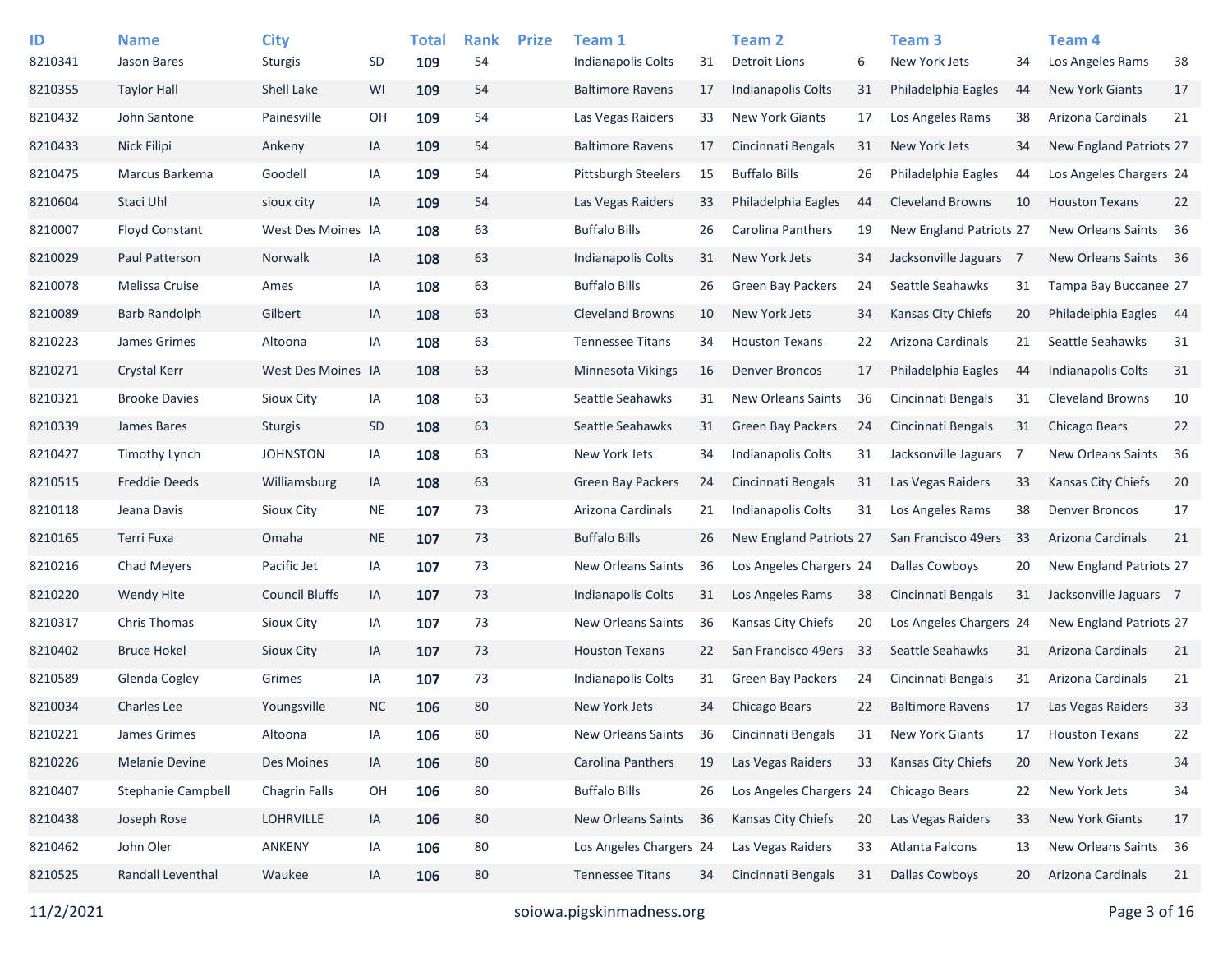| ID      | <b>Name</b>             | <b>City</b>           |           | <b>Total</b> | <b>Rank</b> | <b>Prize</b> | Team 1                     |     | <b>Team 2</b>             |    | Team <sub>3</sub>         |     | <b>Team 4</b>             |    |
|---------|-------------------------|-----------------------|-----------|--------------|-------------|--------------|----------------------------|-----|---------------------------|----|---------------------------|-----|---------------------------|----|
| 8210231 | <b>Bob Burnett</b>      | Norwalk               | IA        | 105          | 87          |              | Cincinnati Bengals         | 31  | New England Patriots 27   |    | Tampa Bay Buccanee 27     |     | Kansas City Chiefs        | 20 |
| 8210257 | <b>Brent Kock</b>       | West Des Moines IA    |           | 105          | 87          |              | <b>New York Giants</b>     | 17  | Seattle Seahawks          | 31 | <b>Carolina Panthers</b>  | 19  | Los Angeles Rams          | 38 |
| 8210354 | <b>Bob Hall</b>         | Shell Lake            | WI        | 105          | 87          |              | Philadelphia Eagles        | 44  | Seattle Seahawks          | 31 | <b>Detroit Lions</b>      | 6   | <b>Green Bay Packers</b>  | 24 |
| 8210409 | <b>Michael Gittings</b> | Lomax                 | IL.       | 105          | 87          |              | Green Bay Packers          | 24  | Philadelphia Eagles       | 44 | <b>New York Giants</b>    | 17  | <b>Kansas City Chiefs</b> | 20 |
| 8210435 | Suzanne Dittmer         | Des Moines            | IA        | 105          | 87          |              | <b>Pittsburgh Steelers</b> | 15  | <b>Buffalo Bills</b>      | 26 | San Francisco 49ers       | 33  | <b>Indianapolis Colts</b> | 31 |
| 8210584 | <b>Brady Oldag</b>      | Cedar Falls           | IA        | 105          | 87          |              | Los Angeles Rams           | 38  | <b>Washington Team</b>    | 10 | San Francisco 49ers       | -33 | <b>Green Bay Packers</b>  | 24 |
| 8210033 | Charles Lee             | Youngsville           | <b>NC</b> | 104          | 93          |              | Cincinnati Bengals         | 31  | Chicago Bears             | 22 | Seattle Seahawks          | 31  | <b>Dallas Cowboys</b>     | 20 |
| 8210180 | <b>Steve Goltl</b>      | Omaha                 | <b>NE</b> | 104          | 93          |              | New England Patriots 27    |     | Las Vegas Raiders         | 33 | <b>Washington Team</b>    | 10  | <b>Tennessee Titans</b>   | 34 |
| 8210214 | Dana Schott             | <b>Council Bluffs</b> | IA        | 104          | 93          |              | New Orleans Saints         | 36  | <b>Buffalo Bills</b>      | 26 | Miami Dolphins            | 11  | <b>Indianapolis Colts</b> | 31 |
| 8210222 | James Grimes            | Altoona               | IA        | 104          | 93          |              | New York Giants            | 17  | Philadelphia Eagles       | 44 | Las Vegas Raiders         | 33  | <b>Washington Team</b>    | 10 |
| 8210301 | Jay Hoogendyk           | Sioux City            | IA        | 104          | 93          |              | <b>Dallas Cowboys</b>      | 20  | New York Jets             | 34 | San Francisco 49ers       | -33 | <b>Denver Broncos</b>     | 17 |
| 8210461 | Gina McDonough          | Eddyville             | IA        | 104          | 93          |              | Los Angeles Chargers 24    |     | Atlanta Falcons           | 13 | <b>Tennessee Titans</b>   | 34  | Las Vegas Raiders         | 33 |
| 8210466 | <b>Phillip Strekal</b>  | Albany                | OH        | 104          | 93          |              | New York Jets              | 34  | <b>Houston Texans</b>     | 22 | Indianapolis Colts        | 31  | <b>Baltimore Ravens</b>   | 17 |
| 8210489 | <b>Bob Shoultz</b>      | Sioux City            | IA        | 104          | 93          |              | <b>Tennessee Titans</b>    | 34  | <b>Baltimore Ravens</b>   | 17 | <b>Houston Texans</b>     | 22  | Seattle Seahawks          | 31 |
| 8210018 | Andy Grovo              | Waukee                | IA        | 103          | 101         |              | <b>New Orleans Saints</b>  | 36  | <b>Baltimore Ravens</b>   | 17 | <b>New York Giants</b>    | 17  | San Francisco 49ers 33    |    |
| 8210020 | <b>Gerry Swartbough</b> | Norwalk               | IA        | 103          | 101         |              | New York Jets              | 34  | <b>Houston Texans</b>     | 22 | <b>Atlanta Falcons</b>    | 13  | <b>Tennessee Titans</b>   | 34 |
| 8210105 | Carrie Larson           | IA                    | IA        | 103          | 101         |              | Los Angeles Rams           | 38  | <b>Houston Texans</b>     | 22 | San Francisco 49ers       | 33  | <b>Cleveland Browns</b>   | 10 |
| 8210225 | James Grimes            | Altoona               | IA        | 103          | 101         |              | Kansas City Chiefs         | 20  | New England Patriots 27   |    | <b>New Orleans Saints</b> | -36 | <b>Dallas Cowboys</b>     | 20 |
| 8210311 | John Sanders Jr         | Lawton                | IA        | 103          | 101         |              | Los Angeles Rams           | 38  | Las Vegas Raiders         | 33 | <b>Houston Texans</b>     | 22  | <b>Washington Team</b>    | 10 |
| 8210313 | Amy Carlson             | Sgt. Bluffs           | IA        | 103          | 101         |              | <b>New Orleans Saints</b>  | 36  | <b>Minnesota Vikings</b>  | 16 | New England Patriots 27   |     | <b>Green Bay Packers</b>  | 24 |
| 8210337 | Judi Eyles              | Ames                  | IA        | 103          | 101         |              | Carolina Panthers          | 19  | San Francisco 49ers       | 33 | <b>Tennessee Titans</b>   | 34  | <b>Denver Broncos</b>     | 17 |
| 8210351 | <b>Carrie Heilig</b>    | Fremont               | <b>NE</b> | 103          | 101         |              | <b>New York Giants</b>     | 17  | Seattle Seahawks          | 31 | Cincinnati Bengals        | 31  | <b>Green Bay Packers</b>  | 24 |
| 8210430 | Paul Barnett            | Higginson             | AR        | 103          | 101         |              | Los Angeles Chargers 24    |     | New York Jets             | 34 | Jacksonville Jaguars 7    |     | Los Angeles Rams          | 38 |
| 8210431 | John Santone            | Painesville           | <b>OH</b> | 103          | 101         |              | Cincinnati Bengals         | 31  | <b>Indianapolis Colts</b> | 31 | Los Angeles Chargers 24   |     | <b>Denver Broncos</b>     | 17 |
| 8210449 | James Strekal           | Lowgap                | <b>NC</b> | 103          | 101         |              | Arizona Cardinals          | 21  | New England Patriots 27   |    | <b>New Orleans Saints</b> | 36  | Carolina Panthers         | 19 |
| 8210518 | Heidi Komes             | <b>Union Center</b>   | IA        | 103          | 101         |              | Tampa Bay Buccanee 27      |     | Las Vegas Raiders         | 33 | Carolina Panthers         | 19  | <b>Green Bay Packers</b>  | 24 |
| 8210526 | Roy Fonza               | Horseshoe Bend        | AR        | 103          | 101         |              | Atlanta Falcons            | 13  | <b>New Orleans Saints</b> | 36 | Arizona Cardinals         | 21  | Las Vegas Raiders         | 33 |
| 8210528 | David George            | Bondurant             | IA        | 103          | 101         |              | <b>Dallas Cowboys</b>      | 20  | <b>Tennessee Titans</b>   | 34 | <b>Houston Texans</b>     | 22  | Tampa Bay Buccanee 27     |    |
| 8210031 | Jeff Klocko             | Norwalk               | IA        | 102          | 115         |              | Chicago Bears              | 22  | <b>Houston Texans</b>     | 22 | Tampa Bay Buccanee 27     |     | Cincinnati Bengals        | 31 |
| 8210095 | Dave Baldus             | Ames                  | IA        | 102          | 115         |              | Green Bay Packers          | -24 | Seattle Seahawks          | 31 | Tampa Bay Buccanee 27     |     | Kansas City Chiefs        | 20 |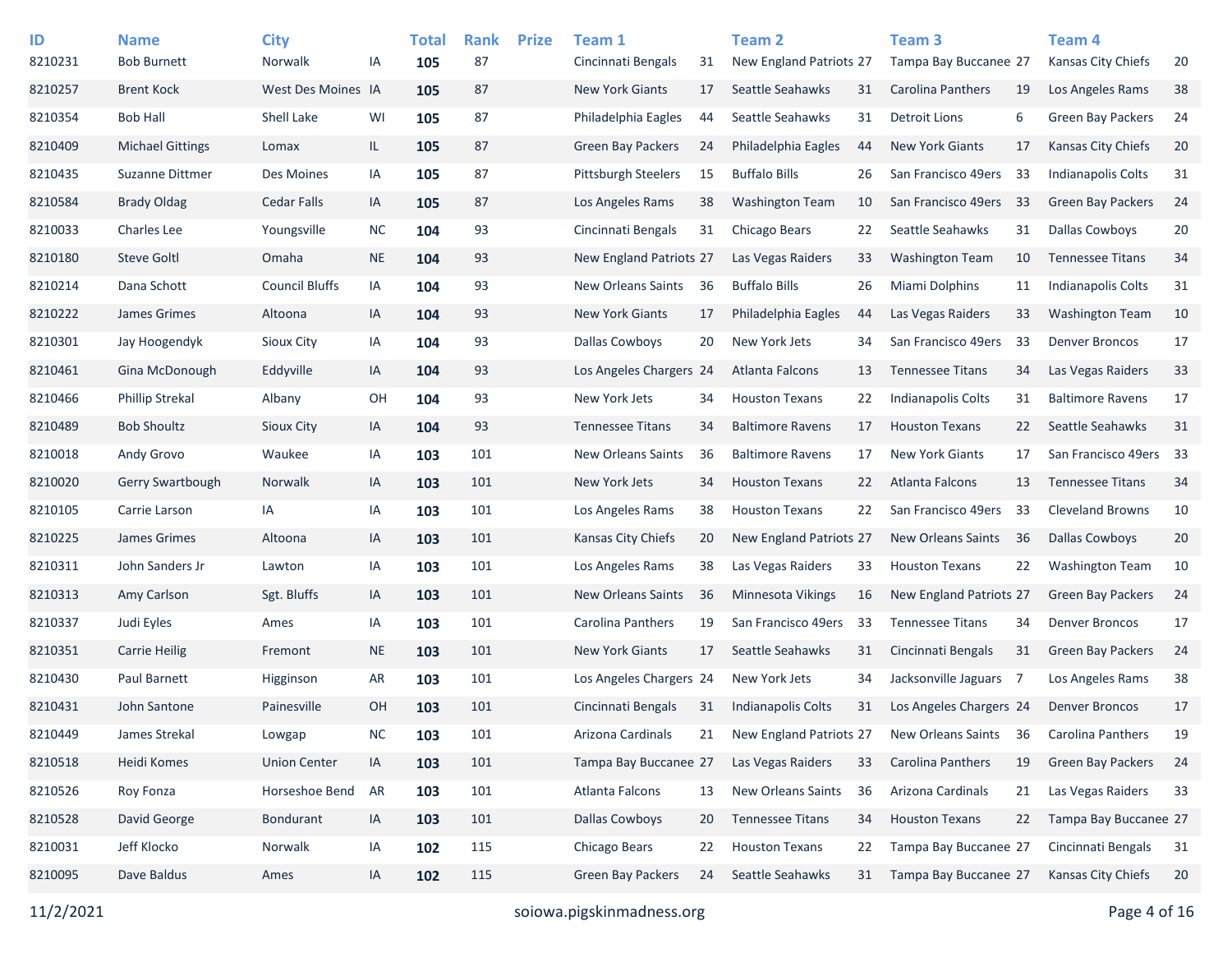| ID      | <b>Name</b>           | <b>City</b>           |           | <b>Total</b> | <b>Rank</b> | <b>Prize</b> | Team 1                  |    | Team 2                    |    | <b>Team 3</b>            |     | Team 4                     |    |
|---------|-----------------------|-----------------------|-----------|--------------|-------------|--------------|-------------------------|----|---------------------------|----|--------------------------|-----|----------------------------|----|
| 8210151 | Laura Capeco          | Omaha                 | <b>NE</b> | 102          | 115         |              | <b>Dallas Cowboys</b>   | 20 | Minnesota Vikings         | 16 | San Francisco 49ers      | 33  | Las Vegas Raiders          | 33 |
| 8210422 | Royal McClannahan     | Modale                | IA        | 102          | 115         |              | <b>Baltimore Ravens</b> | 17 | <b>Kansas City Chiefs</b> | 20 | Los Angeles Rams         | 38  | Tampa Bay Buccanee 27      |    |
| 8210425 | Royal McClannahan     | Modale                | IA        | 102          | 115         |              | San Francisco 49ers     | 33 | Las Vegas Raiders         | 33 | <b>Baltimore Ravens</b>  | 17  | Carolina Panthers          | 19 |
| 8210562 | Justin Jacobs         | Clarksville           | IA        | 102          | 115         |              | Cincinnati Bengals      | 31 | <b>Minnesota Vikings</b>  | 16 | <b>Houston Texans</b>    | 22  | Las Vegas Raiders          | 33 |
| 8210567 | Lisa Schumacher       | Cedar Rapids          | IA        | 102          | 115         |              | New Orleans Saints      | 36 | New York Jets             | 34 | <b>Denver Broncos</b>    | 17  | <b>Pittsburgh Steelers</b> | 15 |
| 8210024 | Eva Ames              | Altoona               | IA        | 101          | 122         |              | Las Vegas Raiders       | 33 | Indianapolis Colts        | 31 | <b>Detroit Lions</b>     | 6   | Cincinnati Bengals         | 31 |
| 8210077 | Jessica Arneson       | Ames                  | IA        | 101          | 122         |              | Los Angeles Chargers 24 |    | <b>Cleveland Browns</b>   | 10 | Cincinnati Bengals       | 31  | New Orleans Saints         | 36 |
| 8210101 | Jessica Noll          | Akron                 | IA        | 101          | 122         |              | Philadelphia Eagles     | 44 | <b>Washington Team</b>    | 10 | Miami Dolphins           | 11  | New Orleans Saints         | 36 |
| 8210196 | Mike Mittan           | <b>Council Bluffs</b> | IA        | 101          | 122         |              | <b>Baltimore Ravens</b> | 17 | Philadelphia Eagles       | 44 | Jacksonville Jaguars     | - 7 | Las Vegas Raiders          | 33 |
| 8210300 | David Peterson        | Ames                  | IA        | 101          | 122         |              | San Francisco 49ers     | 33 | New England Patriots 27   |    | Arizona Cardinals        | 21  | <b>Dallas Cowboys</b>      | 20 |
| 8210345 | Jo Ellen Shonkwiler   | Estherville           | IA        | 101          | 122         |              | <b>Baltimore Ravens</b> | 17 | Los Angeles Rams          | 38 | <b>Houston Texans</b>    | 22  | <b>Green Bay Packers</b>   | 24 |
| 8210401 | Dan Stein             | Urbandale             | IA        | 101          | 122         |              | Arizona Cardinals       | 21 | Kansas City Chiefs        | 20 | Tampa Bay Buccanee 27    |     | Las Vegas Raiders          | 33 |
| 8210436 | Suzanne Dittmer       | Des Moines            | IA        | 101          | 122         |              | Chicago Bears           | 22 | <b>Green Bay Packers</b>  | 24 | <b>Baltimore Ravens</b>  | 17  | Los Angeles Rams           | 38 |
| 8210448 | <b>Bruce Barnett</b>  | Waterloo              | IA        | 101          | 122         |              | Seattle Seahawks        | 31 | Los Angeles Rams          | 38 | Arizona Cardinals        | 21  | Miami Dolphins             | 11 |
| 8210473 | Steven Mickelson      | West Des Moines IA    |           | 101          | 122         |              | <b>Detroit Lions</b>    | 6  | Tampa Bay Buccanee 27     |    | <b>Green Bay Packers</b> | 24  | Philadelphia Eagles        | 44 |
| 8210537 | Kelly Johnson         | <b>WALCOTT</b>        | IA        | 101          | 122         |              | New Orleans Saints      | 36 | Chicago Bears             | 22 | San Francisco 49ers      | -33 | <b>Washington Team</b>     | 10 |
| 8210607 | <b>Terry Ragaller</b> | Sergeant Bluff        | IA        | 101          | 122         |              | <b>Houston Texans</b>   | 22 | Los Angeles Rams          | 38 | <b>Washington Team</b>   | 10  | <b>Indianapolis Colts</b>  | 31 |
| 8210608 | Jen Sheehan           | Clarion               | IA        | 101          | 122         |              | Cincinnati Bengals      | 31 | <b>Tennessee Titans</b>   | 34 | Carolina Panthers        | 19  | <b>New York Giants</b>     | 17 |
| 8210212 | <b>Bret Burns</b>     | Omaha                 | <b>NE</b> | 100          | 135         |              | <b>Baltimore Ravens</b> | 17 | Tampa Bay Buccanee 27     |    | New York Jets            | 34  | <b>Houston Texans</b>      | 22 |
| 8210263 | Chris Morgan          | West Des Moines IA    |           | 100          | 135         |              | Green Bay Packers       | 24 | <b>Buffalo Bills</b>      | 26 | <b>Baltimore Ravens</b>  | 17  | San Francisco 49ers 33     |    |
| 8210269 | Jody Hayes            | West Des Moines IA    |           | 100          | 135         |              | <b>Denver Broncos</b>   | 17 | Minnesota Vikings         | 16 | New York Jets            | 34  | Las Vegas Raiders          | 33 |
| 8210270 | Andre Owen            | West Des Moines IA    |           | 100          | 135         |              | San Francisco 49ers     | 33 | <b>Denver Broncos</b>     | 17 | Indianapolis Colts       | 31  | <b>Carolina Panthers</b>   | 19 |
| 8210415 | Susan Wardlow         | Waverly               | IA        | 100          | 135         |              | <b>Denver Broncos</b>   | 17 | Philadelphia Eagles       | 44 | <b>Baltimore Ravens</b>  | 17  | Chicago Bears              | 22 |
| 8210579 | <b>Barb Uran</b>      | Sioux City            | IA        | 100          | 135         |              | Miami Dolphins          | 11 | Cincinnati Bengals        | 31 | <b>Tennessee Titans</b>  | 34  | <b>Green Bay Packers</b>   | 24 |
| 8210580 | Reinhard Boeschen     | Waterloo              | IA        | 100          | 135         |              | Arizona Cardinals       | 21 | <b>Green Bay Packers</b>  | 24 | Los Angeles Chargers 24  |     | Seattle Seahawks           | 31 |
| 8210594 | <b>Richard Fitch</b>  | Ames                  | IA        | 100          | 135         |              | Jacksonville Jaguars 7  |    | Philadelphia Eagles       | 44 | Pittsburgh Steelers      | 15  | <b>Tennessee Titans</b>    | 34 |
| 8210027 | John Lowe             | Pleasant Hill         | IA        | 99           | 143         |              | <b>Denver Broncos</b>   | 17 | Miami Dolphins            | 11 | Los Angeles Rams         | 38  | Las Vegas Raiders          | 33 |
| 8210039 | Fletcher Spurr        | Norwalk               | IA        | 99           | 143         |              | Las Vegas Raiders       | 33 | Chicago Bears             | 22 | New York Giants          | 17  | New England Patriots 27    |    |
| 8210112 | Kellen Fitch          | Sioux City            | IA        | 99           | 143         |              | Seattle Seahawks        | 31 | <b>Green Bay Packers</b>  | 24 | New York Giants          | 17  | New England Patriots 27    |    |
| 8210219 | <b>Chrissy Hite</b>   | <b>Council Bluffs</b> | IA        | 99           | 143         |              | Los Angeles Chargers 24 |    | <b>Cleveland Browns</b>   | 10 | New York Jets            | 34  | Seattle Seahawks           | 31 |
|         |                       |                       |           |              |             |              |                         |    |                           |    |                          |     |                            |    |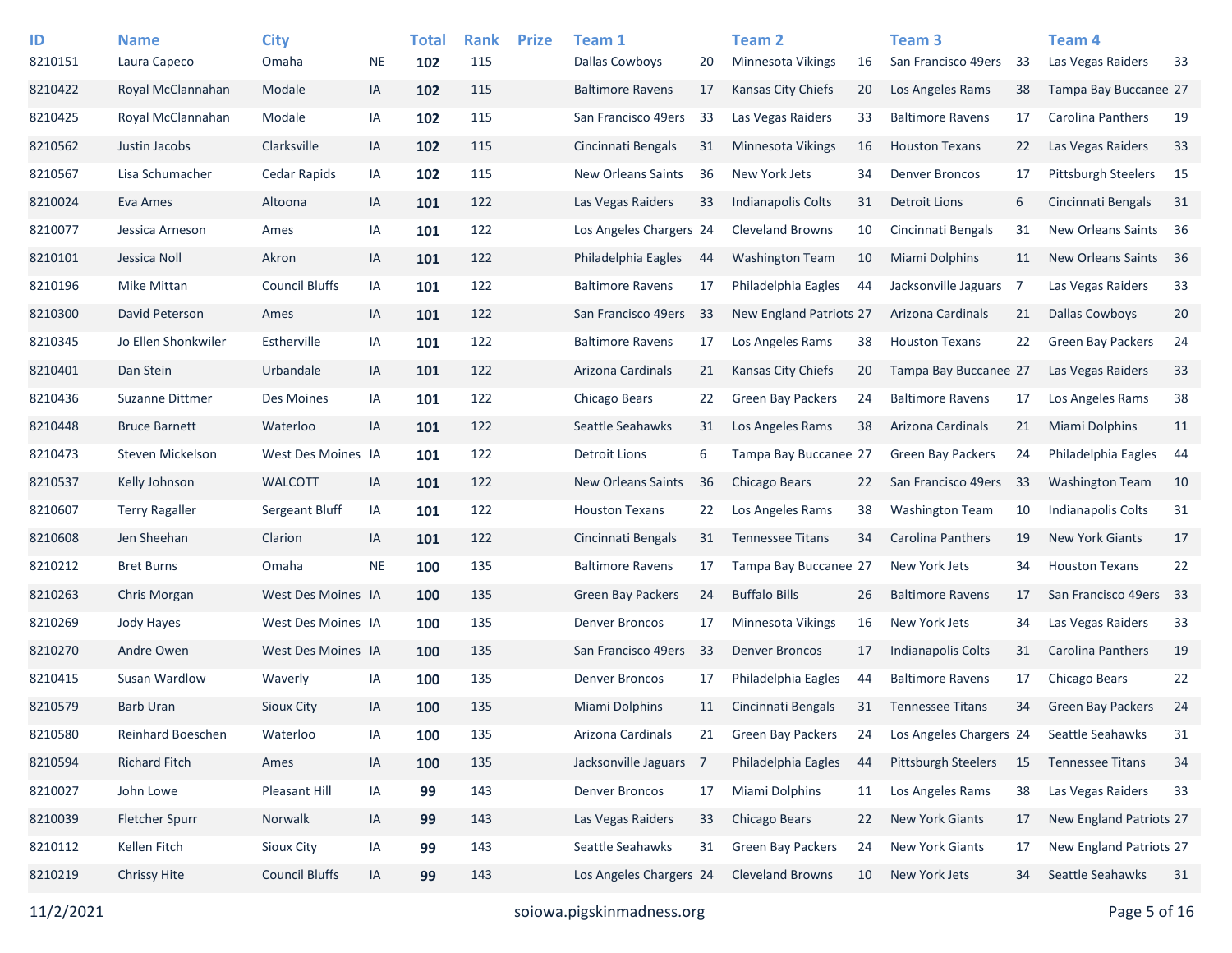| ID<br>8210238 | <b>Name</b><br>Cory Williams | <b>City</b><br>Pleasant Hill | IA        | <b>Total</b><br>99 | <b>Rank</b><br>143 | <b>Prize</b> | Team 1<br><b>Houston Texans</b> | 22 | Team 2<br>Chicago Bears        | 22 | Team <sub>3</sub><br>Indianapolis Colts | 31 | Team 4<br><b>Green Bay Packers</b> | -24 |
|---------------|------------------------------|------------------------------|-----------|--------------------|--------------------|--------------|---------------------------------|----|--------------------------------|----|-----------------------------------------|----|------------------------------------|-----|
| 8210254       | Nate Ladwig                  | West Des Moines IA           |           | 99                 | 143                |              | <b>Dallas Cowboys</b>           | 20 | <b>Green Bay Packers</b>       | 24 | Arizona Cardinals                       | 21 | New York Jets                      | 34  |
| 8210413       | Rhonda Ellis                 | Lederach                     | PA        | 99                 | 143                |              | Los Angeles Chargers 24         |    | <b>Tennessee Titans</b>        | 34 | <b>Green Bay Packers</b>                | 24 | <b>New York Giants</b>             | 17  |
| 8210516       | Jeri Lyn Bares               | Oskaloosa                    | IA        | 99                 | 143                |              | Philadelphia Eagles             | 44 | Atlanta Falcons                | 13 | <b>Miami Dolphins</b>                   | 11 | Indianapolis Colts                 | 31  |
| 8210550       | Jolene Dixon                 | Moville                      | IA        | 99                 | 143                |              | <b>Baltimore Ravens</b>         | 17 | Atlanta Falcons                | 13 | Los Angeles Rams                        | 38 | Cincinnati Bengals                 | 31  |
| 8210572       | <b>Scott Moore</b>           | Missouri Valley              | IA        | 99                 | 143                |              | <b>Baltimore Ravens</b>         | 17 | <b>Houston Texans</b>          | 22 | New York Jets                           | 34 | <b>Buffalo Bills</b>               | 26  |
| 8210577       | Darrell Conder               | Des Moines                   | IA        | 99                 | 143                |              | <b>Indianapolis Colts</b>       | 31 | Seattle Seahawks               | 31 | <b>Baltimore Ravens</b>                 | 17 | <b>Dallas Cowboys</b>              | 20  |
| 8210009       | <b>Steve Furtwangler</b>     | Clive                        | IA        | 98                 | 154                |              | <b>Cleveland Browns</b>         | 10 | Philadelphia Eagles            | 44 | <b>Detroit Lions</b>                    | 6  | Los Angeles Rams                   | 38  |
| 8210252       | Craig Weatherall             | West Des Moines IA           |           | 98                 | 154                |              | Atlanta Falcons                 | 13 | Seattle Seahawks               | 31 | Kansas City Chiefs                      | 20 | <b>Tennessee Titans</b>            | 34  |
| 8210428       | <b>Timothy Lynch</b>         | <b>JOHNSTON</b>              | IA        | 98                 | 154                |              | Cincinnati Bengals              | 31 | Seattle Seahawks               | 31 | <b>Baltimore Ravens</b>                 | 17 | Carolina Panthers                  | 19  |
| 8210453       | James Strekal                | Lowgap                       | <b>NC</b> | 98                 | 154                |              | Los Angeles Chargers 24         |    | <b>Indianapolis Colts</b>      | 31 | <b>New England Patriots 27</b>          |    | Minnesota Vikings                  | 16  |
| 8210460       | Amanda Sipple                | Omaha                        | <b>NE</b> | 98                 | 154                |              | Philadelphia Eagles             | 44 | <b>Denver Broncos</b>          | 17 | Arizona Cardinals                       | 21 | Minnesota Vikings                  | 16  |
| 8210478       | Marcus Barkema               | Goodell                      | IA        | 98                 | 154                |              | Carolina Panthers               | 19 | Philadelphia Eagles            | 44 | <b>Pittsburgh Steelers</b>              | 15 | <b>Dallas Cowboys</b>              | 20  |
| 8210498       | <b>Timothy Lightner</b>      | <b>Bettendorf</b>            | IA        | 98                 | 154                |              | <b>Tennessee Titans</b>         | 34 | <b>New England Patriots 27</b> |    | <b>New York Giants</b>                  | 17 | Kansas City Chiefs                 | 20  |
| 8210546       | Joseph Owens                 | Altoona                      | IA        | 98                 | 154                |              | <b>New Orleans Saints</b>       | 36 | Cincinnati Bengals             | 31 | <b>Cleveland Browns</b>                 | 10 | Arizona Cardinals                  | 21  |
| 8210588       | <b>Glenda Cogley</b>         | Grimes                       | IA        | 98                 | 154                |              | Philadelphia Eagles             | 44 | Atlanta Falcons                | 13 | Arizona Cardinals                       | 21 | <b>Dallas Cowboys</b>              | 20  |
| 8210006       | Charlie May                  | West Des Moines IA           |           | 97                 | 163                |              | Arizona Cardinals               | 21 | New York Jets                  | 34 | Miami Dolphins                          | 11 | Indianapolis Colts                 | 31  |
| 8210015       | Jeff Eldred                  | <b>Webster Groves</b>        | <b>MO</b> | 97                 | 163                |              | <b>Houston Texans</b>           | 22 | Seattle Seahawks               | 31 | Indianapolis Colts                      | 31 | <b>Atlanta Falcons</b>             | 13  |
| 8210046       | <b>Greg Staples</b>          | Norwalk                      | IA        | 97                 | 163                |              | Los Angeles Rams                | 38 | <b>Indianapolis Colts</b>      | 31 | Miami Dolphins                          | 11 | Denver Broncos                     | 17  |
| 8210103       | Matt Ard                     | Sioux City                   | IA        | 97                 | 163                |              | Indianapolis Colts              | 31 | Chicago Bears                  | 22 | <b>Washington Team</b>                  | 10 | New York Jets                      | 34  |
| 8210104       | <b>Ethan Riley</b>           | Sioux City                   | IA        | 97                 | 163                |              | Green Bay Packers               | 24 | San Francisco 49ers            | 33 | Arizona Cardinals                       | 21 | Carolina Panthers                  | 19  |
| 8210120       | Pat Hinrichsen               | Sioux City                   | IA        | 97                 | 163                |              | New York Giants                 | 17 | Tampa Bay Buccanee 27          |    | <b>Houston Texans</b>                   | 22 | Indianapolis Colts                 | 31  |
| 8210137       | Roger Brown                  | Des Moines                   | IA        | 97                 | 163                |              | Miami Dolphins                  | 11 | Los Angeles Chargers 24        |    | Indianapolis Colts                      | 31 | Cincinnati Bengals                 | 31  |
| 8210274       | <b>Matt Granzow</b>          | West Des Moines IA           |           | 97                 | 163                |              | <b>Houston Texans</b>           | 22 | Los Angeles Rams               | 38 | <b>Minnesota Vikings</b>                | 16 | Arizona Cardinals                  | 21  |
| 8210308       | James Cunningham             | Sioux City                   | IA        | 97                 | 163                |              | <b>Buffalo Bills</b>            | 26 | Pittsburgh Steelers            | 15 | <b>Dallas Cowboys</b>                   | 20 | New Orleans Saints                 | 36  |
| 8210327       | Doug Tilson                  | Plattsmouth                  | <b>NE</b> | 97                 | 163                |              | <b>Tennessee Titans</b>         | 34 | Chicago Bears                  | 22 | <b>Cleveland Browns</b>                 | 10 | Cincinnati Bengals                 | 31  |
| 8210434       | Benjmin Lacey                | Ankeny                       | IA        | 97                 | 163                |              | <b>Denver Broncos</b>           | 17 | Las Vegas Raiders              | 33 | New England Patriots 27                 |    | Dallas Cowboys                     | 20  |
| 8210482       | <b>Terry Main</b>            | urbandale                    | IA        | 97                 | 163                |              | <b>Dallas Cowboys</b>           | 20 | Las Vegas Raiders              | 33 | <b>Detroit Lions</b>                    | 6  | Los Angeles Rams                   | 38  |
| 8210520       | Jason Pleggenkuhle           | Adel                         | IA        | 97                 | 163                |              | New Orleans Saints              | 36 | Jacksonville Jaguars 7         |    | Kansas City Chiefs                      | 20 | <b>Tennessee Titans</b>            | 34  |
| 8210019       | <b>Fred Anderson</b>         | West Des Moines IA           |           | 96                 | 176                |              | Los Angeles Chargers 24         |    | <b>Buffalo Bills</b>           | 26 | <b>Indianapolis Colts</b>               | 31 | Pittsburgh Steelers                | 15  |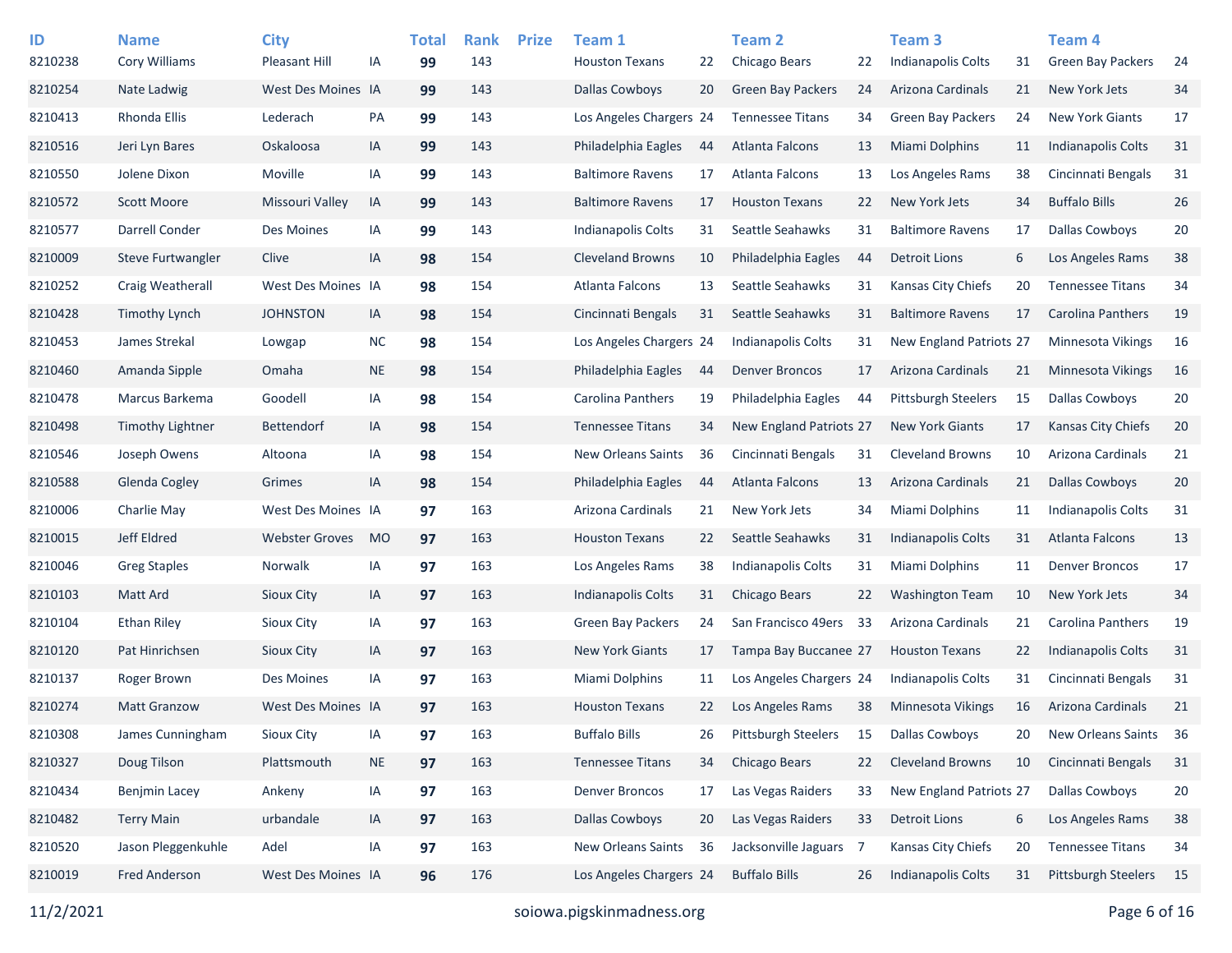| ID<br>8210097 | <b>Name</b><br>Dennis Alioth | <b>City</b><br>Sioux City | IA        | <b>Total</b><br>96 | <b>Rank</b><br>176 | <b>Prize</b> | Team 1<br>Cincinnati Bengals | 31  | Team 2<br><b>Denver Broncos</b> | 17             | Team <sub>3</sub><br><b>Baltimore Ravens</b> | 17 | <b>Team 4</b><br>Seattle Seahawks | 31   |
|---------------|------------------------------|---------------------------|-----------|--------------------|--------------------|--------------|------------------------------|-----|---------------------------------|----------------|----------------------------------------------|----|-----------------------------------|------|
| 8210305       | <b>Ryan Denney</b>           | Lawton                    | IA        | 96                 | 176                |              | Kansas City Chiefs           | 20  | Indianapolis Colts              | 31             | Los Angeles Rams                             | 38 | Jacksonville Jaguars 7            |      |
| 8210443       | Tammi Vail                   | Rockford                  | IL        | 96                 | 176                |              | <b>Green Bay Packers</b>     | 24  | New York Jets                   | 34             | Minnesota Vikings                            | 16 | Chicago Bears                     | 22   |
| 8210447       | <b>Timothy Lightner</b>      | <b>Bettendorf</b>         | IA        | 96                 | 176                |              | Los Angeles Chargers 24      |     | <b>Green Bay Packers</b>        | 24             | Indianapolis Colts                           | 31 | <b>Baltimore Ravens</b>           | 17   |
| 8210495       | Chris Wahlert                | Peosta                    | IA        | 96                 | 176                |              | Los Angeles Rams             | 38  | Arizona Cardinals               | 21             | Tampa Bay Buccanee 27                        |    | <b>Washington Team</b>            | 10   |
| 8210563       | <b>Sheri Partington</b>      | Elkhart                   | IA        | 96                 | 176                |              | Chicago Bears                | 22  | <b>Minnesota Vikings</b>        | 16             | <b>Dallas Cowboys</b>                        | 20 | Los Angeles Rams                  | 38   |
| 8210021       | <b>Ron Spurr</b>             | Creston                   | IA        | 95                 | 183                |              | <b>Tennessee Titans</b>      | 34  | <b>Dallas Cowboys</b>           | 20             | <b>Buffalo Bills</b>                         | 26 | <b>Pittsburgh Steelers</b>        | 15   |
| 8210023       | <b>Greg Shawler</b>          | Creston                   | IA        | 95                 | 183                |              | Arizona Cardinals            | 21  | Seattle Seahawks                | 31             | New England Patriots 27                      |    | <b>Minnesota Vikings</b>          | 16   |
| 8210028       | Paul Patterson               | Norwalk                   | IA        | 95                 | 183                |              | <b>Tennessee Titans</b>      | 34  | <b>Dallas Cowboys</b>           | 20             | Carolina Panthers                            | 19 | <b>Houston Texans</b>             | 22   |
| 8210049       | Dyaln Spurr                  | Norwalk                   | IA        | 95                 | 183                |              | San Francisco 49ers          | 33  | Jacksonville Jaguars            | $\overline{7}$ | Miami Dolphins                               | 11 | Philadelphia Eagles               | -44  |
| 8210181       | <b>Kirsten Davis</b>         | <b>Council Bluffs</b>     | IA        | 95                 | 183                |              | <b>Buffalo Bills</b>         | 26  | Dallas Cowboys                  | 20             | <b>Tennessee Titans</b>                      | 34 | <b>Pittsburgh Steelers</b>        | - 15 |
| 8210262       | Nate Ladwig                  | West Des Moines IA        |           | 95                 | 183                |              | Kansas City Chiefs           | 20  | <b>New York Giants</b>          | 17             | <b>Houston Texans</b>                        | 22 | New Orleans Saints 36             |      |
| 8210426       | <b>Timothy Lynch</b>         | <b>JOHNSTON</b>           | IA        | 95                 | 183                |              | <b>Green Bay Packers</b>     | 24  | Los Angeles Chargers 24         |                | Kansas City Chiefs                           | 20 | New England Patriots 27           |      |
| 8210442       | <b>Curtis Hollebrands</b>    | Clive                     | IA        | 95                 | 183                |              | Carolina Panthers            | 19  | <b>Green Bay Packers</b>        | 24             | Arizona Cardinals                            | 21 | <b>Indianapolis Colts</b>         | 31   |
| 8210474       | Marcus Barkema               | Goodell                   | IA        | 95                 | 183                |              | Jacksonville Jaguars         | 7   | Las Vegas Raiders               | 33             | <b>Denver Broncos</b>                        | 17 | Los Angeles Rams                  | 38   |
| 8210522       | Loren Goettsch               | Sioux City                | IA        | 95                 | 183                |              | <b>Buffalo Bills</b>         | 26  | <b>Tennessee Titans</b>         | 34             | <b>Atlanta Falcons</b>                       | 13 | <b>Houston Texans</b>             | 22   |
| 8210026       | Nate Spurr                   | <b>Norwalk</b>            | IA        | 94                 | 193                |              | Los Angeles Chargers 24      |     | Las Vegas Raiders               | 33             | <b>New York Giants</b>                       | 17 | <b>Dallas Cowboys</b>             | 20   |
| 8210072       | <b>Steve Bock</b>            | Ames                      | IA        | 94                 | 193                |              | <b>Baltimore Ravens</b>      | 17  | <b>New Orleans Saints</b>       | 36             | Chicago Bears                                | 22 | <b>Carolina Panthers</b>          | 19   |
| 8210115       | Dennis Ard                   | Sioux City                | IA        | 94                 | 193                |              | <b>Dallas Cowboys</b>        | 20  | <b>New Orleans Saints</b>       | 36             | <b>New York Giants</b>                       | 17 | Arizona Cardinals                 | 21   |
| 8210193       | Lee Hite                     | <b>Council Bluffs</b>     | IA        | 94                 | 193                |              | <b>New Orleans Saints</b>    | -36 | Carolina Panthers               | 19             | <b>Houston Texans</b>                        | 22 | <b>Denver Broncos</b>             | 17   |
| 8210353       | <b>Carrie Heilig</b>         | Fremont                   | <b>NE</b> | 94                 | 193                |              | Carolina Panthers            | 19  | Philadelphia Eagles             | 44             | <b>Green Bay Packers</b>                     | 24 | Jacksonville Jaguars 7            |      |
| 8210404       | Stephanie Campbell           | <b>Chagrin Falls</b>      | 0H        | 94                 | 193                |              | <b>Detroit Lions</b>         | 6   | Arizona Cardinals               | 21             | <b>New Orleans Saints</b>                    | 36 | Seattle Seahawks                  | 31   |
| 8210437       | Joseph Rose                  | <b>LOHRVILLE</b>          | IA        | 94                 | 193                |              | New Orleans Saints           | 36  | Jacksonville Jaguars 7          |                | Kansas City Chiefs                           | 20 | Seattle Seahawks                  | 31   |
| 8210441       | <b>Curtis Hollebrands</b>    | Clive                     | IA        | 94                 | 193                |              | Tampa Bay Buccanee 27        |     | <b>Atlanta Falcons</b>          | 13             | <b>Arizona Cardinals</b>                     | 21 | Las Vegas Raiders                 | 33   |
| 8210450       | James Strekal                | Lowgap                    | <b>NC</b> | 94                 | 193                |              | Arizona Cardinals            | 21  | Dallas Cowboys                  | 20             | Carolina Panthers                            | 19 | <b>Tennessee Titans</b>           | 34   |
| 8210470       | <b>Phillip Strekal</b>       | Albany                    | OH        | 94                 | 193                |              | Jacksonville Jaguars         | -7  | New Orleans Saints              | 36             | Indianapolis Colts                           | 31 | <b>Dallas Cowboys</b>             | 20   |
| 8210490       | <b>Bob Shoultz</b>           | Sioux City                | IA        | 94                 | 193                |              | <b>Washington Team</b>       | 10  | Carolina Panthers               | 19             | New York Jets                                | 34 | Cincinnati Bengals                | 31   |
| 8210503       | Jessica Goerge               | Dubuque                   | IA        | 94                 | 193                |              | <b>Denver Broncos</b>        | 17  | New England Patriots 27         |                | Cincinnati Bengals                           | 31 | Carolina Panthers                 | 19   |
| 8210571       | <b>Scott Moore</b>           | Missouri Valley           | IA        | 94                 | 193                |              | Carolina Panthers            | 19  | <b>Denver Broncos</b>           | 17             | New England Patriots 27                      |    | <b>Indianapolis Colts</b>         | 31   |
| 8210586       | Sean Atwater                 | West Burlington IA        |           | 94                 | 193                |              | <b>Baltimore Ravens</b>      | 17  | Arizona Cardinals               | 21             | Kansas City Chiefs                           | 20 | New Orleans Saints                | 36   |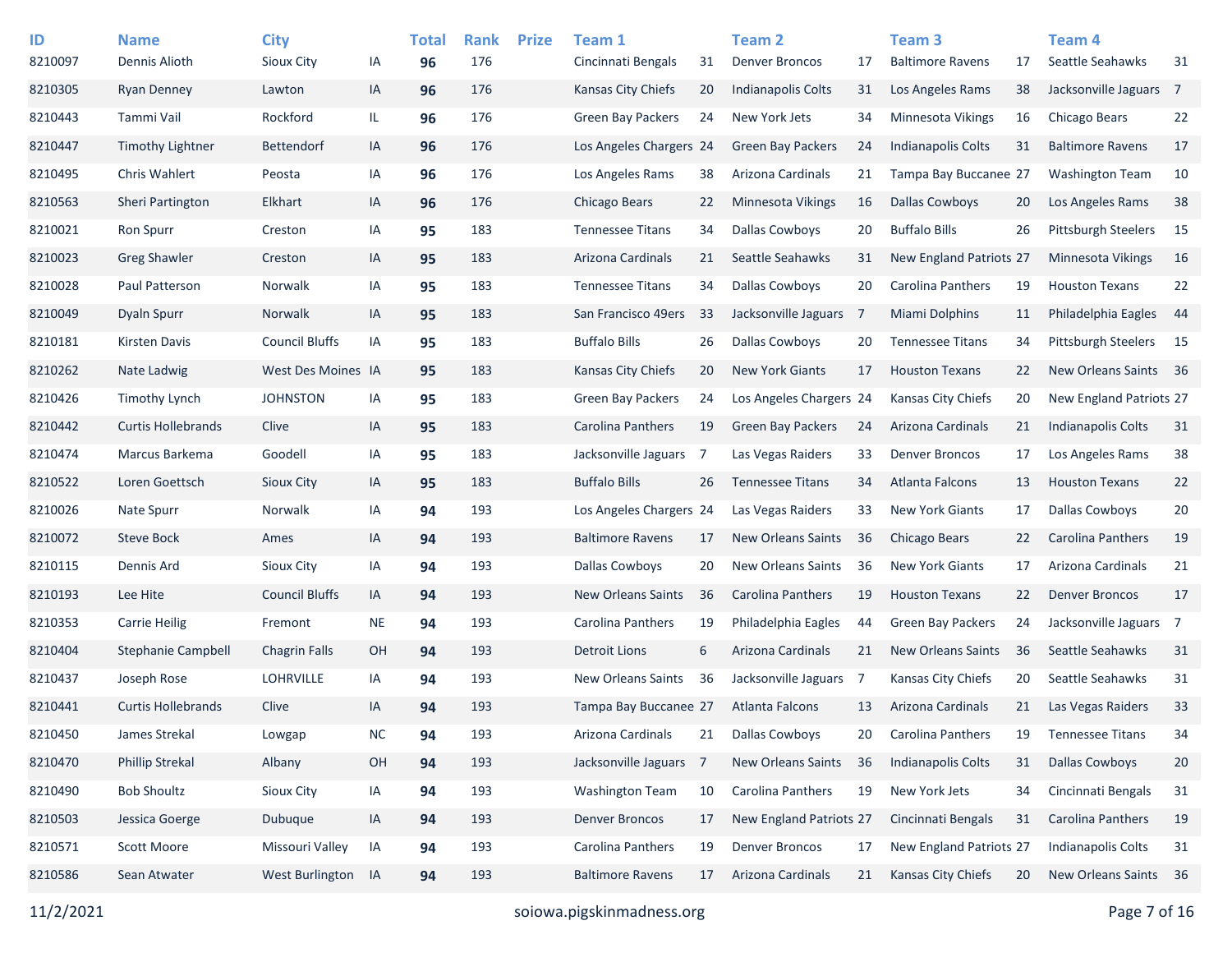| ID<br>8210590 | <b>Name</b><br>Paula Bakey | <b>City</b><br>Coralville | ΙA        | <b>Total</b><br>94 | <b>Rank</b><br>193 | <b>Prize</b> | Team 1<br><b>Cleveland Browns</b> | 10 | <b>Team 2</b><br>San Francisco 49ers | - 33 | Team <sub>3</sub><br>New York Jets | 34  | Team <sub>4</sub><br><b>Denver Broncos</b> | 17  |
|---------------|----------------------------|---------------------------|-----------|--------------------|--------------------|--------------|-----------------------------------|----|--------------------------------------|------|------------------------------------|-----|--------------------------------------------|-----|
| 8210602       | Maureen Rozen              | Robins                    | IA        | 94                 | 193                |              | Jacksonville Jaguars              | 7  | <b>New England Patriots 27</b>       |      | Chicago Bears                      | 22  | Los Angeles Rams                           | 38  |
| 8210192       | <b>Ted Roberts</b>         | <b>Council Bluffs</b>     | IA        | 93                 | 209                |              | <b>Dallas Cowboys</b>             | 20 | Cincinnati Bengals                   | 31   | Minnesota Vikings                  | 16  | <b>Buffalo Bills</b>                       | 26  |
| 8210264       | Chelsea Dexter             | West Des Moines IA        |           | 93                 | 209                |              | Carolina Panthers                 | 19 | Cincinnati Bengals                   | 31   | Tampa Bay Buccanee 27              |     | <b>Minnesota Vikings</b>                   | 16  |
| 8210440       | <b>Thomas Berger</b>       | Epworth                   | IA        | 93                 | 209                |              | Chicago Bears                     | 22 | Detroit Lions                        | 6    | Philadelphia Eagles                | 44  | Arizona Cardinals                          | 21  |
| 8210022       | <b>Rick Spurr</b>          | Atlantic                  | IA        | 92                 | 212                |              | <b>New York Giants</b>            | 17 | <b>Buffalo Bills</b>                 | 26   | <b>Minnesota Vikings</b>           | 16  | Las Vegas Raiders                          | 33  |
| 8210091       | Shari Berends              | Roland                    | IA        | 92                 | 212                |              | New York Jets                     | 34 | <b>Carolina Panthers</b>             | 19   | <b>Houston Texans</b>              | 22  | <b>Baltimore Ravens</b>                    | 17  |
| 8210099       | <b>Austin Miller</b>       | Elkpoint                  | <b>SD</b> | 92                 | 212                |              | Indianapolis Colts                | 31 | Seattle Seahawks                     | 31   | <b>Cleveland Browns</b>            | 10  | <b>Kansas City Chiefs</b>                  | 20  |
| 8210127       | Joel Lagunas               | <b>Grand Prairie</b>      | TX        | 92                 | 212                |              | Green Bay Packers                 | 24 | Cincinnati Bengals                   | 31   | Kansas City Chiefs                 | 20  | <b>New York Giants</b>                     | 17  |
| 8210161       | John Seaman                | Omaha                     | <b>NE</b> | 92                 | 212                |              | New England Patriots 27           |    | <b>Washington Team</b>               | 10   | Indianapolis Colts                 | 31  | Los Angeles Chargers 24                    |     |
| 8210162       | Lori Havck                 | Omaha                     | <b>NE</b> | 92                 | 212                |              | Kansas City Chiefs                | 20 | Los Angeles Chargers 24              |      | Seattle Seahawks                   | 31  | <b>New York Giants</b>                     | 17  |
| 8210261       | Jim Barrett                | West Des Moines IA        |           | 92                 | 212                |              | Los Angeles Rams                  | 38 | Green Bay Packers                    | 24   | <b>Baltimore Ravens</b>            | 17  | <b>Atlanta Falcons</b>                     | 13  |
| 8210265       | Ryan Purdy                 | Van Meter                 | IA        | 92                 | 212                |              | <b>New Orleans Saints</b>         | 36 | <b>Cleveland Browns</b>              | 10   | <b>Buffalo Bills</b>               | 26  | Kansas City Chiefs                         | 20  |
| 8210306       | <b>Andrew Dutler</b>       | Sioux City                | IA        | 92                 | 212                |              | <b>New Orleans Saints</b>         | 36 | Atlanta Falcons                      | 13   | <b>Cleveland Browns</b>            | 10  | Las Vegas Raiders                          | 33  |
| 8210329       | Clatyon Fjerstad           | Lytton                    | IA        | 92                 | 212                |              | <b>Minnesota Vikings</b>          | 16 | Tampa Bay Buccanee 27                |      | Chicago Bears                      | 22  | New England Patriots 27                    |     |
| 8210348       | <b>Becky Scherbring</b>    | Ankeny                    | IA        | 92                 | 212                |              | <b>Houston Texans</b>             | 22 | New York Jets                        | 34   | <b>Baltimore Ravens</b>            | 17  | <b>Carolina Panthers</b>                   | 19  |
| 8210419       | Jenna Biegger              | Polk City                 | IA        | 92                 | 212                |              | San Francisco 49ers               | 33 | <b>New York Giants</b>               | 17   | <b>Pittsburgh Steelers</b>         | 15  | Tampa Bay Buccanee 27                      |     |
| 8210499       | <b>Taylor Parish</b>       | <b>Saint Charles</b>      | IA        | 92                 | 212                |              | Los Angeles Chargers 24           |    | <b>Cleveland Browns</b>              | 10   | New England Patriots 27            |     | Cincinnati Bengals                         | -31 |
| 8210508       | Martin Benda               | Farley                    | IA        | 92                 | 212                |              | Los Angeles Rams                  | 38 | <b>Denver Broncos</b>                | 17   | <b>Washington Team</b>             | 10  | New England Patriots 27                    |     |
| 8210512       | Liane Long                 | Avoca                     | IA        | 92                 | 212                |              | Chicago Bears                     | 22 | <b>Cleveland Browns</b>              | 10   | San Francisco 49ers                | -33 | Tampa Bay Buccanee 27                      |     |
| 8210542       | Steven Cole                | Altoona                   | IA        | 92                 | 212                |              | Dallas Cowboys                    | 20 | New Orleans Saints                   | 36   | <b>Buffalo Bills</b>               | 26  | <b>Cleveland Browns</b>                    | 10  |
| 8210010       | Jim Volker                 | West Des Moines IA        |           | 91                 | 228                |              | <b>Buffalo Bills</b>              | 26 | Los Angeles Rams                     | 38   | <b>Denver Broncos</b>              | 17  | <b>Cleveland Browns</b>                    | 10  |
| 8210144       | Kyle Brown                 | Des Moines                | IA        | 91                 | 228                |              | Green Bay Packers                 | 24 | <b>Miami Dolphins</b>                | 11   | <b>Tennessee Titans</b>            | 34  | Chicago Bears                              | 22  |
| 8210147       | Melinda Goltl              | <b>Council Bluffs</b>     | IA        | 91                 | 228                |              | <b>Minnesota Vikings</b>          | 16 | New England Patriots 27              |      | Seattle Seahawks                   | 31  | <b>New York Giants</b>                     | 17  |
| 8210224       | James Grimes               | Altoona                   | IA        | 91                 | 228                |              | <b>Dallas Cowboys</b>             | 20 | Philadelphia Eagles                  | 44   | <b>Washington Team</b>             | 10  | <b>Denver Broncos</b>                      | 17  |
| 8210260       | Kaylene Ballesteros        | Indianola                 | IA        | 91                 | 228                |              | Los Angeles Rams                  | 38 | Miami Dolphins                       | 11   | Kansas City Chiefs                 | 20  | <b>Houston Texans</b>                      | 22  |
| 8210268       | Jason Hatcher              | West Des Moines IA        |           | 91                 | 228                |              | Carolina Panthers                 | 19 | New Orleans Saints                   | 36   | <b>Buffalo Bills</b>               | 26  | <b>Washington Team</b>                     | 10  |
| 8210312       | Alicia Sanders Jr          | Lawton                    | $\sf IA$  | 91                 | 228                |              | Tampa Bay Buccanee 27             |    | <b>Denver Broncos</b>                | 17   | New England Patriots 27            |     | Kansas City Chiefs                         | 20  |
| 8210320       | <b>Brian Clausen</b>       | Sioux Clty                | IA        | 91                 | 228                |              | Indianapolis Colts                | 31 | Pittsburgh Steelers                  | 15   | Arizona Cardinals                  | 21  | Los Angeles Chargers 24                    |     |
| 8210325       | <b>Brad Bollinger</b>      | Sioux City                | IA        | 91                 | 228                |              | Indianapolis Colts                | 31 | Jacksonville Jaguars 7               |      | Kansas City Chiefs                 | 20  | Las Vegas Raiders                          | 33  |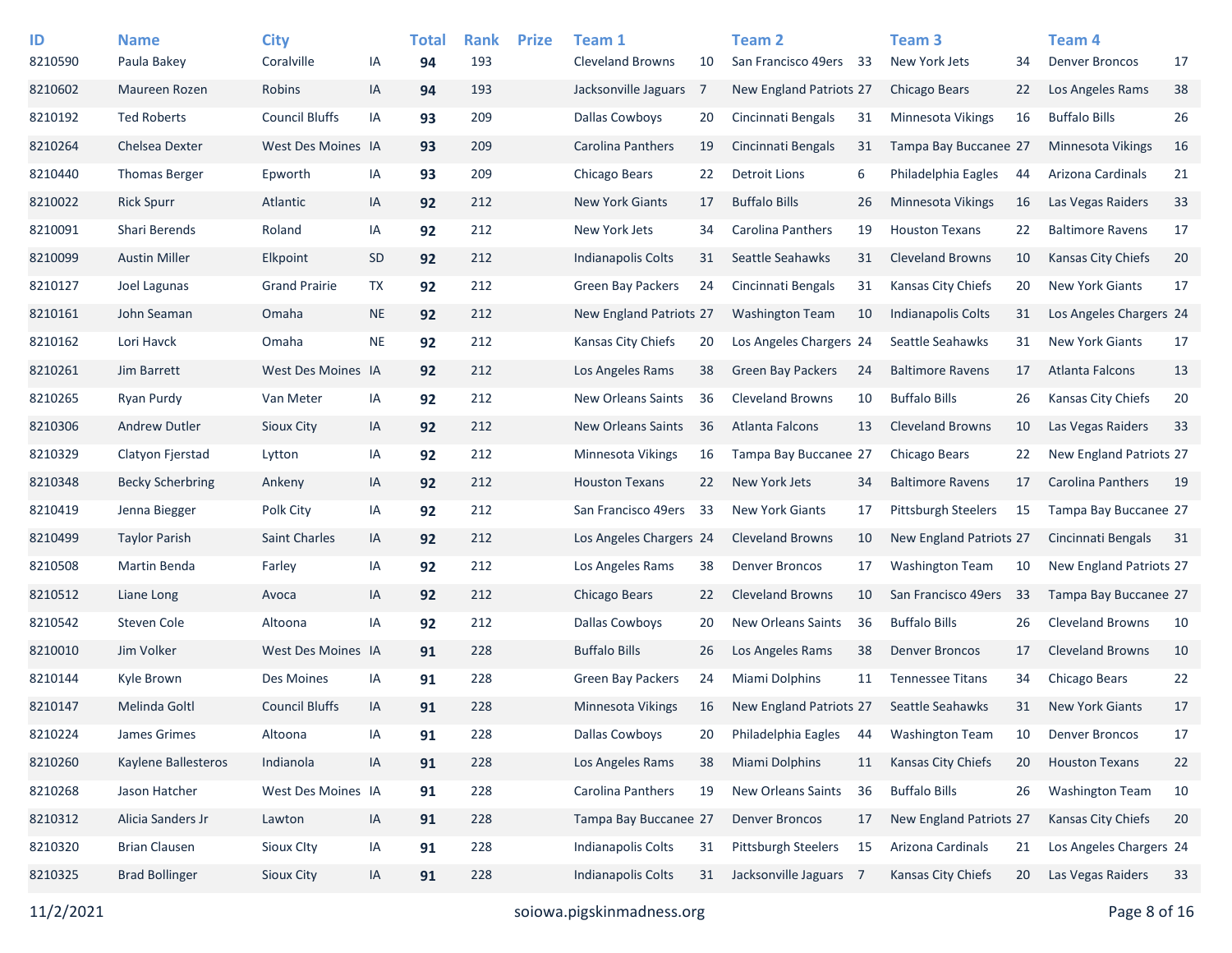| ID      | <b>Name</b>             | <b>City</b>           |           | <b>Total</b> | <b>Rank</b> | <b>Prize</b> | Team 1                    |     | <b>Team 2</b>              |     | Team <sub>3</sub>          |     | Team 4                     |      |
|---------|-------------------------|-----------------------|-----------|--------------|-------------|--------------|---------------------------|-----|----------------------------|-----|----------------------------|-----|----------------------------|------|
| 8210340 | Donna Bares             | <b>Sturgis</b>        | SD        | 91           | 228         |              | Cincinnati Bengals        | 31  | <b>Baltimore Ravens</b>    | 17  | <b>Houston Texans</b>      | 22  | Arizona Cardinals          | 21   |
| 8210421 | Royal McClannahan       | Modale                | IA        | 91           | 228         |              | <b>Cleveland Browns</b>   | 10  | Indianapolis Colts         | 31  | <b>Baltimore Ravens</b>    | 17  | San Francisco 49ers        | 33   |
| 8210497 | <b>Chris Wahlert</b>    | Peosta                | IA        | 91           | 228         |              | Arizona Cardinals         | 21  | <b>Denver Broncos</b>      | 17  | Carolina Panthers          | 19  | <b>Tennessee Titans</b>    | 34   |
| 8210506 | Carley Fransworth       | Des Moines            | IA        | 91           | 228         |              | Atlanta Falcons           | 13  | Detroit Lions              | 6   | Los Angeles Rams           | 38  | <b>Tennessee Titans</b>    | 34   |
| 8210510 | Liane Long              | Avoca                 | IA        | 91           | 228         |              | <b>Denver Broncos</b>     | 17  | <b>Pittsburgh Steelers</b> | 15  | Las Vegas Raiders          | 33  | <b>Buffalo Bills</b>       | 26   |
| 8210524 | Jason Jones             | Epworth               | IA        | 91           | 228         |              | <b>Baltimore Ravens</b>   | 17  | Las Vegas Raiders          | 33  | <b>Washington Team</b>     | 10  | Seattle Seahawks           | 31   |
| 8210540 | Joe Uran                | Soiux City            | IA        | 91           | 228         |              | <b>Cleveland Browns</b>   | 10  | Arizona Cardinals          | 21  | <b>Green Bay Packers</b>   | 24  | New Orleans Saints         | 36   |
| 8210560 | <b>Chris Simmons</b>    | Fort Dodge            | IA        | 91           | 228         |              | <b>New Orleans Saints</b> | 36  | Jacksonville Jaguars       | - 7 | Las Vegas Raiders          | 33  | <b>Pittsburgh Steelers</b> | 15   |
| 8210605 | Katelyn McDade          | Dubuque               | ΙA        | 91           | 228         |              | <b>Cleveland Browns</b>   | 10  | <b>Tennessee Titans</b>    | 34  | <b>Minnesota Vikings</b>   | 16  | <b>Indianapolis Colts</b>  | 31   |
| 8210145 | <b>Constance Coates</b> | Moultonborouch        | <b>NH</b> | 90           | 246         |              | San Francisco 49ers       | 33  | <b>Green Bay Packers</b>   | 24  | <b>Buffalo Bills</b>       | 26  | Jacksonville Jaguars 7     |      |
| 8210166 | Max Goltl               | <b>Council Bluffs</b> | IA        | 90           | 246         |              | <b>Houston Texans</b>     | 22  | San Francisco 49ers        | 33  | Minnesota Vikings          | 16  | Carolina Panthers          | 19   |
| 8210172 | Jeremy Wood             | <b>Council Bluffs</b> | IA        | 90           | 246         |              | <b>Green Bay Packers</b>  | 24  | Atlanta Falcons            | 13  | <b>Carolina Panthers</b>   | 19  | New York Jets              | 34   |
| 8210287 | Elizabeth Morse         | Ames                  | ΙA        | 90           | 246         |              | Kansas City Chiefs        | 20  | Chicago Bears              | 22  | Indianapolis Colts         | 31  | <b>Baltimore Ravens</b>    | 17   |
| 8210445 | Michelle Nelson         | Polk City             | IA        | 90           | 246         |              | <b>Dallas Cowboys</b>     | 20  | <b>Green Bay Packers</b>   | 24  | Las Vegas Raiders          | 33  | Atlanta Falcons            | 13   |
| 8210446 | <b>Timothy Lightner</b> | <b>Bettendorf</b>     | ΙA        | 90           | 246         |              | Kansas City Chiefs        | 20  | <b>New York Giants</b>     | 17  | Seattle Seahawks           | 31  | Chicago Bears              | 22   |
| 8210457 | Janett Barrett          | Rockwell City         | IA        | 90           | 246         |              | <b>Green Bay Packers</b>  | -24 | <b>Dallas Cowboys</b>      | 20  | <b>Buffalo Bills</b>       | 26  | Kansas City Chiefs         | 20   |
| 8210485 | <b>Terry Main</b>       | urbandale             | ΙA        | 90           | 246         |              | <b>Denver Broncos</b>     | 17  | <b>Dallas Cowboys</b>      | 20  | Indianapolis Colts         | 31  | <b>Chicago Bears</b>       | 22   |
| 8210538 | Kelly Johnson           | <b>WALCOTT</b>        | IA        | 90           | 246         |              | Arizona Cardinals         | 21  | Minnesota Vikings          | 16  | <b>New Orleans Saints</b>  | -36 | <b>Baltimore Ravens</b>    | 17   |
| 8210552 | Matthew Lundquist       | Clive                 | ΙA        | 90           | 246         |              | Arizona Cardinals         | 21  | Los Angeles Rams           | 38  | Jacksonville Jaguars 7     |     | Los Angeles Chargers 24    |      |
| 8210593 | Jenna Fitch             | Gilbert               | IA        | 90           | 246         |              | <b>Detroit Lions</b>      | 6   | <b>Buffalo Bills</b>       | 26  | <b>Tennessee Titans</b>    | 34  | <b>Green Bay Packers</b>   | 24   |
| 8210016 | John Eldred             | West Des Moines IA    |           | 89           | 257         |              | Los Angeles Rams          | 38  | Carolina Panthers          | 19  | <b>Baltimore Ravens</b>    | 17  | <b>Pittsburgh Steelers</b> | - 15 |
| 8210191 | <b>Greg Casey</b>       | Treynor               | IA        | 89           | 257         |              | Las Vegas Raiders         | 33  | Los Angeles Chargers 24    |     | <b>Denver Broncos</b>      | 17  | <b>Pittsburgh Steelers</b> | 15   |
| 8210335 | Judi Eyles              | Ames                  | ΙA        | 89           | 257         |              | Jacksonville Jaguars      | -7  | New Orleans Saints         | 36  | <b>Pittsburgh Steelers</b> | 15  | Cincinnati Bengals         | 31   |
| 8210416 | <b>Katherine Pierce</b> | Des Moines            | IA        | 89           | 257         |              | Las Vegas Raiders         | 33  | Kansas City Chiefs         | 20  | <b>New York Giants</b>     | 17  | <b>Carolina Panthers</b>   | 19   |
| 8210487 | Ashley Jackson          | <b>Webster City</b>   | ΙA        | 89           | 257         |              | <b>Green Bay Packers</b>  | 24  | Carolina Panthers          | 19  | Seattle Seahawks           | 31  | Pittsburgh Steelers        | 15   |
| 8210493 | Chris Wahlert           | Peosta                | IA        | 89           | 257         |              | New England Patriots 27   |     | Seattle Seahawks           | 31  | Pittsburgh Steelers        | 15  | Minnesota Vikings          | 16   |
| 8210585 | Jason Gold              | Dallas City           | IL.       | 89           | 257         |              | Green Bay Packers         | 24  | Pittsburgh Steelers        | 15  | San Francisco 49ers        | -33 | <b>Baltimore Ravens</b>    | 17   |
| 8210129 | Kara Lagunas            | <b>Grand Prairie</b>  | <b>TX</b> | 88           | 264         |              | <b>Cleveland Browns</b>   | 10  | <b>Buffalo Bills</b>       | 26  | Indianapolis Colts         | 31  | Arizona Cardinals          | 21   |
| 8210169 | Ken Goltl               | <b>Council Bluffs</b> | IA        | 88           | 264         |              | Dallas Cowboys            | 20  | New York Giants            | 17  | Kansas City Chiefs         | 20  | Cincinnati Bengals         | 31   |
| 8210184 | Dorothy Kalar           | <b>Council Bluffs</b> | IA        | 88           | 264         |              | Carolina Panthers         | 19  | Jacksonville Jaguars 7     |     | Los Angeles Chargers 24    |     | Los Angeles Rams           | 38   |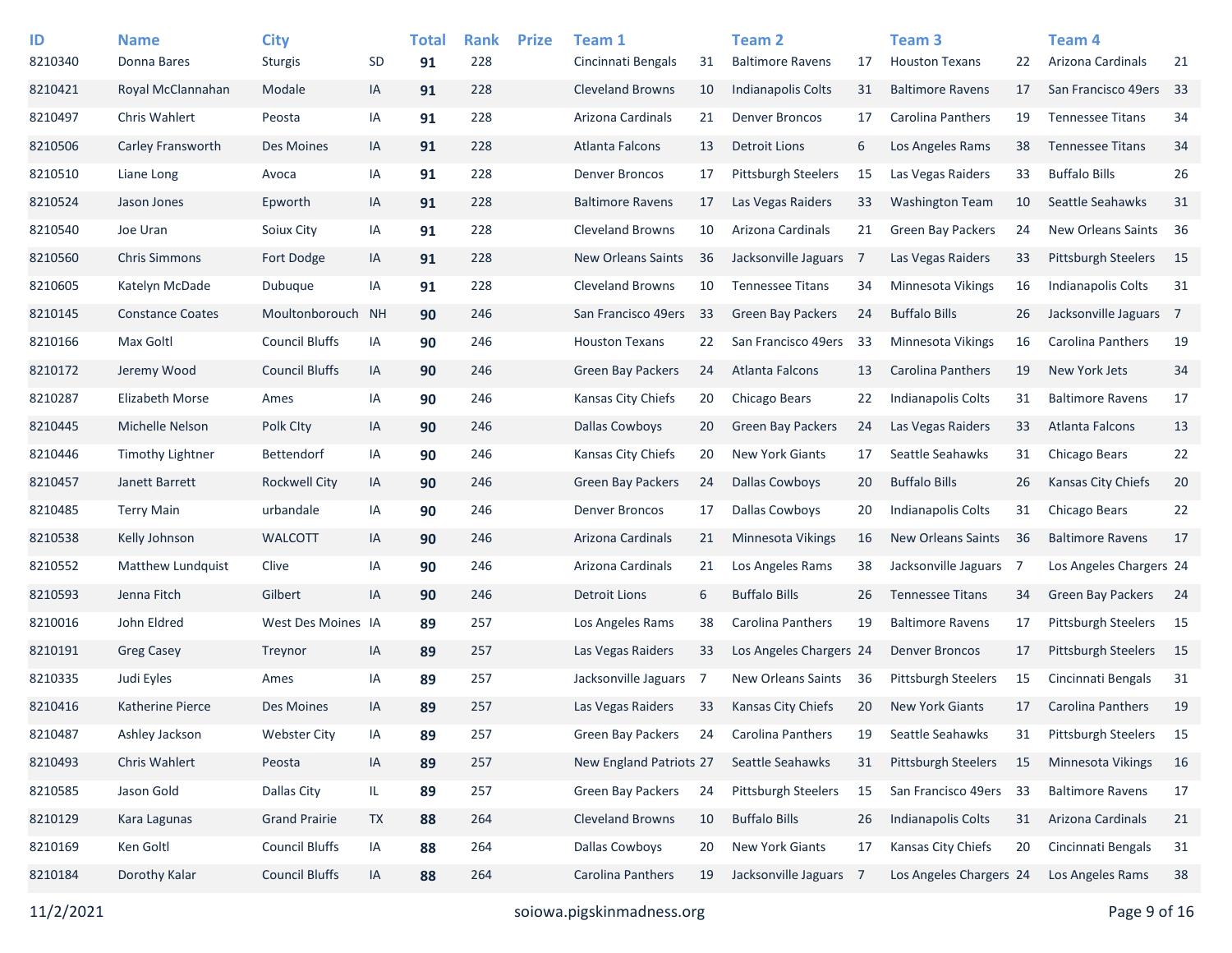| ID<br>8210293 | <b>Name</b><br>Justin Gatewood | <b>City</b><br>Ames     | ΙA        | <b>Total</b><br>88 | <b>Rank</b><br>264 | <b>Prize</b> | Team 1<br><b>Dallas Cowboys</b> | 20 | Team <sub>2</sub><br>Los Angeles Chargers 24 |    | Team <sub>3</sub><br><b>Denver Broncos</b> | 17 | Team <sub>4</sub><br>New England Patriots 27 |    |
|---------------|--------------------------------|-------------------------|-----------|--------------------|--------------------|--------------|---------------------------------|----|----------------------------------------------|----|--------------------------------------------|----|----------------------------------------------|----|
| 8210302       | Marc Hein                      | Sioux City              | IA        | 88                 | 264                |              | <b>Atlanta Falcons</b>          | 13 | Seattle Seahawks                             | 31 | <b>Baltimore Ravens</b>                    | 17 | New England Patriots 27                      |    |
| 8210314       | Eric Carlson                   | Sgt. Bluffs             | IA        | 88                 | 264                |              | <b>Minnesota Vikings</b>        | 16 | New York Jets                                | 34 | <b>New England Patriots 27</b>             |    | Miami Dolphins                               | 11 |
| 8210338       | Judi Eyles                     | Ames                    | IA        | 88                 | 264                |              | <b>Washington Team</b>          | 10 | <b>Buffalo Bills</b>                         | 26 | Indianapolis Colts                         | 31 | Arizona Cardinals                            | 21 |
| 8210418       | Don Lewis                      | Ankeny                  | IA        | 88                 | 264                |              | <b>Denver Broncos</b>           | 17 | Jacksonville Jaguars                         | -7 | Cincinnati Bengals                         | 31 | San Francisco 49ers 33                       |    |
| 8210531       | Catherine Luchte               | <b>Colorado Springs</b> | CO        | 88                 | 264                |              | <b>Detroit Lions</b>            | 6  | New York Jets                                | 34 | <b>Houston Texans</b>                      | 22 | <b>Buffalo Bills</b>                         | 26 |
| 8210591       | Julie Strum                    | Ames                    | IA        | 88                 | 264                |              | Minnesota Vikings               | 16 | <b>Green Bay Packers</b>                     | 24 | Arizona Cardinals                          | 21 | Tampa Bay Buccanee 27                        |    |
| 8210606       | <b>Terry Ragaller</b>          | Sergeant Bluff          | IA        | 88                 | 264                |              | Philadelphia Eagles             | 44 | <b>Washington Team</b>                       | 10 | <b>Cleveland Browns</b>                    | 10 | Los Angeles Chargers 24                      |    |
| 8210076       | Morgan Henry                   | Des Moines              | IA        | 87                 | 275                |              | <b>Denver Broncos</b>           | 17 | <b>Washington Team</b>                       | 10 | Tampa Bay Buccanee 27                      |    | Las Vegas Raiders                            | 33 |
| 8210152       | <b>Bob Ostronic</b>            | Omaha                   | <b>NE</b> | 87                 | 275                |              | Philadelphia Eagles             | 44 | <b>Carolina Panthers</b>                     | 19 | <b>Miami Dolphins</b>                      | 11 | <b>Atlanta Falcons</b>                       | 13 |
| 8210157       | <b>Steve Goltl</b>             | Omaha                   | <b>NE</b> | 87                 | 275                |              | Seattle Seahawks                | 31 | <b>Pittsburgh Steelers</b>                   | 15 | Los Angeles Chargers 24                    |    | <b>Denver Broncos</b>                        | 17 |
| 8210171       | <b>Beverly Wise</b>            | <b>Council Bluffs</b>   | IA        | 87                 | 275                |              | <b>Washington Team</b>          | 10 | <b>Indianapolis Colts</b>                    | 31 | <b>Buffalo Bills</b>                       | 26 | <b>Dallas Cowboys</b>                        | 20 |
| 8210322       | Mark Huberty                   | Sgt. Bluffs             | IA        | 87                 | 275                |              | Seattle Seahawks                | 31 | <b>Cleveland Browns</b>                      | 10 | Tampa Bay Buccanee 27                      |    | Carolina Panthers                            | 19 |
| 8210347       | Lisa Keller                    | Ankeny                  | IA        | 87                 | 275                |              | Tampa Bay Buccanee 27           |    | Carolina Panthers                            | 19 | Kansas City Chiefs                         | 20 | Arizona Cardinals                            | 21 |
| 8210417       | Linda Peterson                 | Ames                    | IA        | 87                 | 275                |              | <b>Denver Broncos</b>           | 17 | Los Angeles Chargers 24                      |    | Dallas Cowboys                             | 20 | <b>Buffalo Bills</b>                         | 26 |
| 8210423       | Royal McClannahan              | Modale                  | IA        | 87                 | 275                |              | Dallas Cowboys                  | 20 | Carolina Panthers                            | 19 | <b>Baltimore Ravens</b>                    | 17 | Cincinnati Bengals                           | 31 |
| 8210549       | Lisa Rusk                      | Colfax                  | IA        | 87                 | 275                |              | <b>Pittsburgh Steelers</b>      | 15 | Los Angeles Chargers 24                      |    | <b>New York Giants</b>                     | 17 | <b>Indianapolis Colts</b>                    | 31 |
| 8210102       | John Nelson                    | Sioux City              | IA        | 86                 | 284                |              | <b>Green Bay Packers</b>        | 24 | Minnesota Vikings                            | 16 | Cincinnati Bengals                         | 31 | <b>Pittsburgh Steelers</b>                   | 15 |
| 8210168       | Joe Goltl                      | <b>Council Bluffs</b>   | IA        | 86                 | 284                |              | Indianapolis Colts              | 31 | <b>New York Giants</b>                       | 17 | Tampa Bay Buccanee 27                      |    | <b>Miami Dolphins</b>                        | 11 |
| 8210213       | <b>Brandon Diederick</b>       | <b>Council Bluffs</b>   | IA        | 86                 | 284                |              | New England Patriots 27         |    | <b>Chicago Bears</b>                         | 22 | <b>Cleveland Browns</b>                    | 10 | Tampa Bay Buccanee 27                        |    |
| 8210292       | <b>Mark Miller</b>             | Ames                    | IA        | 86                 | 284                |              | Carolina Panthers               | 19 | <b>Denver Broncos</b>                        | 17 | <b>Baltimore Ravens</b>                    | 17 | Las Vegas Raiders                            | 33 |
| 8210463       | John Oler                      | <b>ANKENY</b>           | IA        | 86                 | 284                |              | <b>Green Bay Packers</b>        | 24 | <b>Baltimore Ravens</b>                      | 17 | <b>Tennessee Titans</b>                    | 34 | Miami Dolphins                               | 11 |
| 8210469       | <b>Phillip Strekal</b>         | Albany                  | OH        | 86                 | 284                |              | Atlanta Falcons                 | 13 | Arizona Cardinals                            | 21 | Las Vegas Raiders                          | 33 | Carolina Panthers                            | 19 |
| 8210479       | Alyssa Jensen                  | Grimes                  | IA        | 86                 | 284                |              | <b>Washington Team</b>          | 10 | <b>New Orleans Saints</b>                    | 36 | Arizona Cardinals                          | 21 | <b>Carolina Panthers</b>                     | 19 |
| 8210514       | <b>Freddie Deeds</b>           | Williamsburg            | IA        | 86                 | 284                |              | <b>Buffalo Bills</b>            | 26 | New England Patriots 27                      |    | Atlanta Falcons                            | 13 | <b>Dallas Cowboys</b>                        | 20 |
| 8210539       | Anthony Hergott                | Columbus                | <b>NE</b> | 86                 | 284                |              | Minnesota Vikings               | 16 | Las Vegas Raiders                            | 33 | <b>Denver Broncos</b>                      | 17 | <b>Dallas Cowboys</b>                        | 20 |
| 8210012       | Tom Temple                     | urbandale               | IA        | 85                 | 293                |              | Green Bay Packers               | 24 | Arizona Cardinals                            | 21 | Minnesota Vikings                          | 16 | Los Angeles Chargers 24                      |    |
| 8210183       | <b>Ksthy LeMaster</b>          | <b>Council Bluffs</b>   | IA        | 85                 | 293                |              | <b>Houston Texans</b>           | 22 | Carolina Panthers                            | 19 | Atlanta Falcons                            | 13 | Cincinnati Bengals                           | 31 |
| 8210215       | <b>Tony Peterson</b>           | <b>Council Bluffs</b>   | IA        | 85                 | 293                |              | New York Jets                   | 34 | Miami Dolphins                               | 11 | Kansas City Chiefs                         | 20 | <b>Dallas Cowboys</b>                        | 20 |
| 8210333       | Carmie Hotchkiss               | Sioux City              | IA        | 85                 | 293                |              | Pittsburgh Steelers             | 15 | <b>Tennessee Titans</b>                      | 34 | <b>Dallas Cowboys</b>                      | 20 | Minnesota Vikings                            | 16 |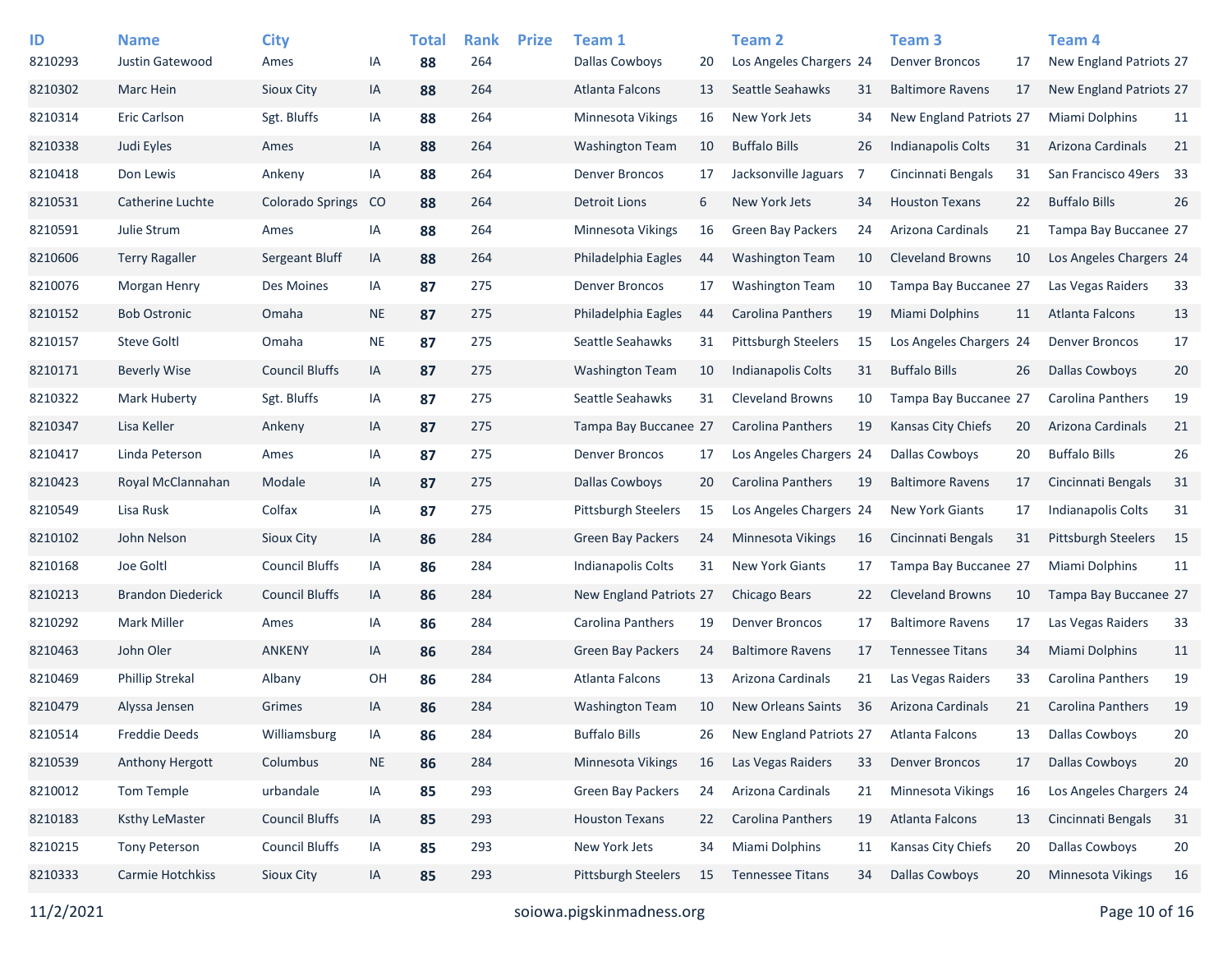| ID      | <b>Name</b>           | <b>City</b>          |           | <b>Total</b> | <b>Rank</b> | <b>Prize</b> | Team 1                   |    | <b>Team 2</b>              |                | Team <sub>3</sub>         |     | Team <sub>4</sub>          |    |
|---------|-----------------------|----------------------|-----------|--------------|-------------|--------------|--------------------------|----|----------------------------|----------------|---------------------------|-----|----------------------------|----|
| 8210452 | James Strekal         | Lowgap               | <b>NC</b> | 85           | 293         |              | Cincinnati Bengals       | 31 | <b>Green Bay Packers</b>   | 24             | <b>Dallas Cowboys</b>     | 20  | <b>Washington Team</b>     | 10 |
| 8210496 | Chris Wahlert         | Peosta               | IA        | 85           | 293         |              | New York Jets            | 34 | Jacksonville Jaguars       | $\overline{7}$ | Kansas City Chiefs        | 20  | Los Angeles Chargers 24    |    |
| 8210555 | Alex Taylor           | Ankeny               | IA        | 85           | 293         |              | Jacksonville Jaguars     | -7 | <b>New York Giants</b>     | 17             | New England Patriots 27   |     | <b>Tennessee Titans</b>    | 34 |
| 8210559 | <b>Chris Simmons</b>  | Fort Dodge           | IA        | 85           | 293         |              | Los Angeles Chargers 24  |    | <b>Indianapolis Colts</b>  | 31             | Miami Dolphins            | 11  | Carolina Panthers          | 19 |
| 8210598 | Anthony Robinson      | Kansas City          | <b>MO</b> | 85           | 293         |              | <b>Buffalo Bills</b>     | 26 | Chicago Bears              | 22             | <b>Denver Broncos</b>     | 17  | Kansas City Chiefs         | 20 |
| 8210036 | <b>Charles Lee</b>    | Youngsville          | <b>NC</b> | 84           | 302         |              | <b>Atlanta Falcons</b>   | 13 | Las Vegas Raiders          | 33             | Chicago Bears             | 22  | Minnesota Vikings          | 16 |
| 8210100 | Mike Burke            | Sioux City           | IA        | 84           | 302         |              | San Francisco 49ers      | 33 | Jacksonville Jaguars       | 7              | New York Jets             | 34  | <b>Washington Team</b>     | 10 |
| 8210318 | <b>Dylan Grimsley</b> | Sioux Clty           | IA        | 84           | 302         |              | Tampa Bay Buccanee 27    |    | Cincinnati Bengals         | 31             | <b>Detroit Lions</b>      | 6   | Kansas City Chiefs         | 20 |
| 8210505 | <b>Heather Dolan</b>  | Denver               | IA        | 84           | 302         |              | Dallas Cowboys           | 20 | New England Patriots 27    |                | Atlanta Falcons           | 13  | Los Angeles Chargers 24    |    |
| 8210536 | Rusti Wood            | Indianola            | IA        | 84           | 302         |              | Los Angeles Rams         | 38 | <b>Buffalo Bills</b>       | 26             | Jacksonville Jaguars 7    |     | <b>Atlanta Falcons</b>     | 13 |
| 8210557 | <b>Austin Myers</b>   | Adel                 | IA        | 84           | 302         |              | Atlanta Falcons          | 13 | <b>Indianapolis Colts</b>  | 31             | <b>Detroit Lions</b>      | 6   | <b>Tennessee Titans</b>    | 34 |
| 8210558 | <b>Austin Myers</b>   | Adel                 | IA        | 84           | 302         |              | Chicago Bears            | 22 | Minnesota Vikings          | 16             | <b>Green Bay Packers</b>  | 24  | <b>Houston Texans</b>      | 22 |
| 8210106 | Kelli Harris          | <b>Sgt Bluffs</b>    | IA        | 83           | 309         |              | New England Patriots 27  |    | New York Jets              | 34             | Jacksonville Jaguars      | - 7 | <b>Pittsburgh Steelers</b> | 15 |
| 8210116 | <b>Brent Eickholt</b> | <b>Sioux City</b>    | IA        | 83           | 309         |              | Kansas City Chiefs       | 20 | <b>Dallas Cowboys</b>      | 20             | <b>New Orleans Saints</b> | 36  | Jacksonville Jaguars 7     |    |
| 8210133 | Norm Coates           | Moultonborough       | <b>NH</b> | 83           | 309         |              | New England Patriots 27  |    | Los Angeles Chargers 24    |                | <b>Buffalo Bills</b>      | 26  | <b>Detroit Lions</b>       | 6  |
| 8210138 | Dave Pellegrino       | <b>Pleasant Hill</b> | IA        | 83           | 309         |              | <b>Cleveland Browns</b>  | 10 | Cincinnati Bengals         | 31             | New Orleans Saints        | 36  | <b>Detroit Lions</b>       | 6  |
| 8210229 | <b>Melanie Devine</b> | Des Moines           | IA        | 83           | 309         |              | Pittsburgh Steelers      | 15 | Cincinnati Bengals         | 31             | <b>Cleveland Browns</b>   | 10  | Tampa Bay Buccanee 27      |    |
| 8210561 | <b>Chris Simmons</b>  | Fort Dodge           | IA        | 83           | 309         |              | <b>Washington Team</b>   | 10 | <b>Pittsburgh Steelers</b> | 15             | <b>Kansas City Chiefs</b> | 20  | Los Angeles Rams           | 38 |
| 8210575 | Colleen Boyle         | Chestnut Hill        | MA        | 83           | 309         |              | <b>Tennessee Titans</b>  | 34 | <b>Washington Team</b>     | 10             | Chicago Bears             | 22  | <b>Denver Broncos</b>      | 17 |
| 8210001 | Dennis Christensen    | West Des Moines IA   |           | 82           | 316         |              | <b>Green Bay Packers</b> | 24 | <b>Washington Team</b>     | 10             | <b>New York Giants</b>    | 17  | Cincinnati Bengals         | 31 |
| 8210017 | Debby Eldred          | West Des Moines IA   |           | 82           | 316         |              | Los Angeles Chargers 24  |    | Tampa Bay Buccanee 27      |                | Miami Dolphins            | 11  | Kansas City Chiefs         | 20 |
| 8210316 | Sean Mendlik          | Sioux City           | IA        | 82           | 316         |              | <b>Chicago Bears</b>     | 22 | <b>Washington Team</b>     | 10             | <b>Denver Broncos</b>     | 17  | Las Vegas Raiders          | 33 |
| 8210410 | Mary F Rogowicki      | Tuckahoe             | NY.       | 82           | 316         |              | Pittsburgh Steelers      | 15 | <b>New York Giants</b>     | 17             | Seattle Seahawks          | 31  | <b>Carolina Panthers</b>   | 19 |
| 8210459 | Amanda Sipple         | Omaha                | <b>NE</b> | 82           | 316         |              | <b>Baltimore Ravens</b>  | 17 | Miami Dolphins             | 11             | New England Patriots 27   |     | Tampa Bay Buccanee 27      |    |
| 8210464 | Deanne Schieltz       | Peosta               | IA        | 82           | 316         |              | Miami Dolphins           | 11 | New England Patriots 27    |                | <b>Washington Team</b>    | 10  | <b>Tennessee Titans</b>    | 34 |
| 8210465 | Kirtsin Koestler      | Norwalk              | IA        | 82           | 316         |              | Tampa Bay Buccanee 27    |    | <b>Tennessee Titans</b>    | 34             | <b>Cleveland Browns</b>   | 10  | Miami Dolphins             | 11 |
| 8210480 | Robert Reed III       | Davenport            | IA        | 82           | 316         |              | Cincinnati Bengals       | 31 | <b>Chicago Bears</b>       | 22             | Carolina Panthers         | 19  | <b>Washington Team</b>     | 10 |
| 8210509 | Liane Long            | Avoca                | IA        | 82           | 316         |              | Carolina Panthers        | 19 | <b>Dallas Cowboys</b>      | 20             | Chicago Bears             | 22  | Arizona Cardinals          | 21 |
| 8210581 | Reinhard Boeschen     | Waterloo             | IA        | 82           | 316         |              | Jacksonville Jaguars 7   |    | Minnesota Vikings          | 16             | Las Vegas Raiders         | 33  | <b>Buffalo Bills</b>       | 26 |
| 8210002 | Kim Beisser           | West Des Moines IA   |           | 81           | 326         |              | <b>Denver Broncos</b>    | 17 | Jacksonville Jaguars 7     |                | <b>Buffalo Bills</b>      | 26  | Cincinnati Bengals         | 31 |
|         |                       |                      |           |              |             |              |                          |    |                            |                |                           |     |                            |    |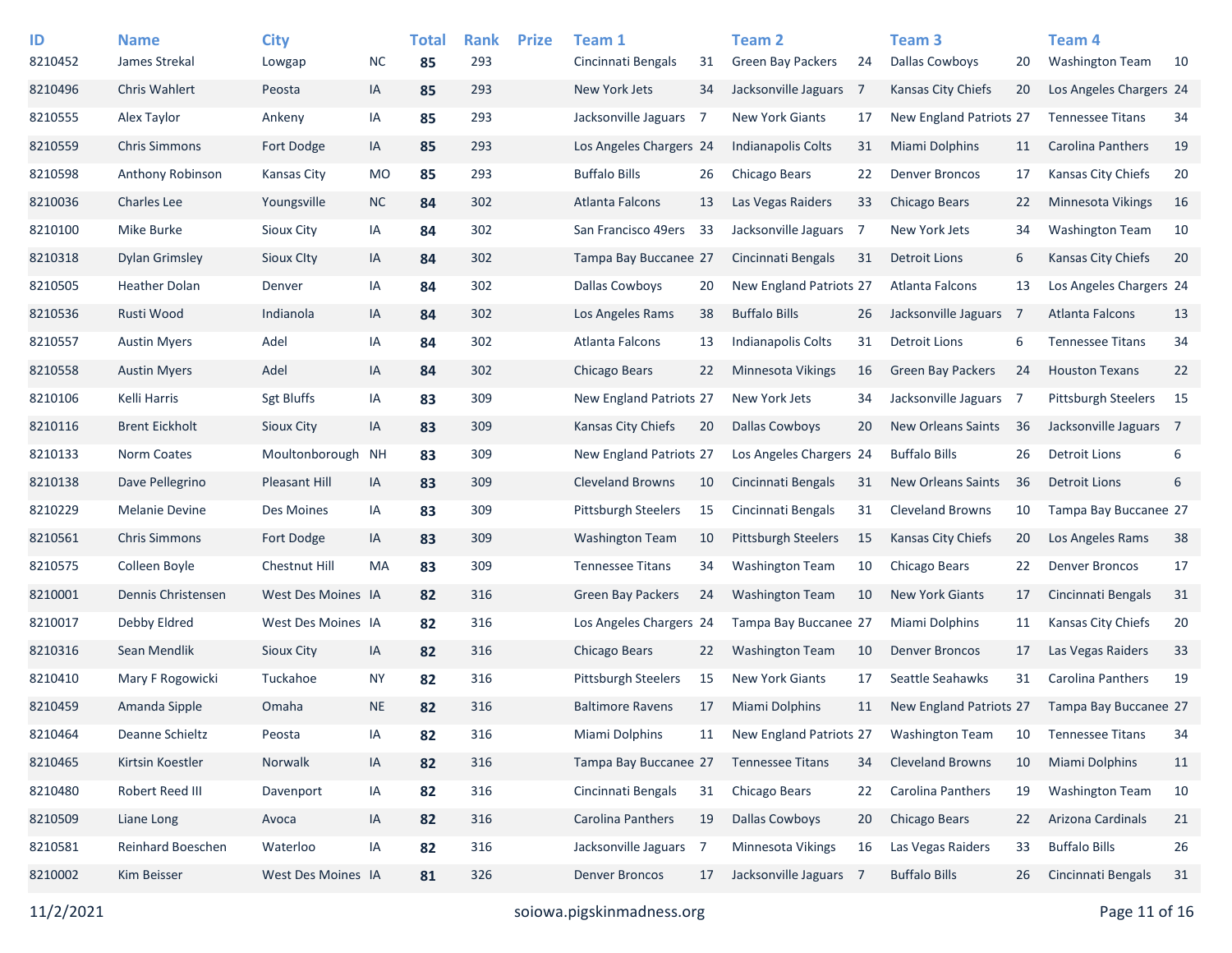| ID<br>8210047 | <b>Name</b><br>Jan Spurr  | <b>City</b><br>Creston | IA        | <b>Total</b><br>81 | <b>Rank</b><br>326 | <b>Prize</b> | Team 1<br>Chicago Bears    | 22             | <b>Team 2</b><br><b>Washington Team</b> | 10             | Team <sub>3</sub><br>Tampa Bay Buccanee 27 |    | Team <sub>4</sub><br><b>Houston Texans</b> | 22 |
|---------------|---------------------------|------------------------|-----------|--------------------|--------------------|--------------|----------------------------|----------------|-----------------------------------------|----------------|--------------------------------------------|----|--------------------------------------------|----|
| 8210098       | Shannon Larson            | Sioux City             | IA        | 81                 | 326                |              | <b>Miami Dolphins</b>      | 11             | <b>Kansas City Chiefs</b>               | 20             | Philadelphia Eagles                        | 44 | <b>Detroit Lions</b>                       | 6  |
| 8210117       | Rheanne Hoffman           | Sioux City             | IA        | 81                 | 326                |              | <b>Baltimore Ravens</b>    | 17             | Las Vegas Raiders                       | 33             | Miami Dolphins                             | 11 | Kansas City Chiefs                         | 20 |
| 8210177       | <b>Scott Milner</b>       | <b>Council Bluffs</b>  | IA        | 81                 | 326                |              | <b>Miami Dolphins</b>      | 11             | New York Jets                           | 34             | <b>Carolina Panthers</b>                   | 19 | <b>New York Giants</b>                     | 17 |
| 8210197       | Dawn Brockman             | Carson                 | IA        | 81                 | 326                |              | Carolina Panthers          | 19             | Miami Dolphins                          | 11             | Atlanta Falcons                            | 13 | Los Angeles Rams                           | 38 |
| 8210255       | <b>Mason Mumm</b>         | West Des Moines IA     |           | 81                 | 326                |              | Jacksonville Jaguars       | 7              | <b>New Orleans Saints</b>               | 36             | Tampa Bay Buccanee 27                      |    | Miami Dolphins                             | 11 |
| 8210324       | <b>Brad Echter</b>        | Sgt. Bluffs            | IA        | 81                 | 326                |              | Philadelphia Eagles        | 44             | <b>Denver Broncos</b>                   | 17             | Atlanta Falcons                            | 13 | Jacksonville Jaguars 7                     |    |
| 8210336       | Judi Eyles                | Ames                   | IA        | 81                 | 326                |              | <b>Denver Broncos</b>      | 17             | <b>Kansas City Chiefs</b>               | 20             | <b>Washington Team</b>                     | 10 | <b>Tennessee Titans</b>                    | 34 |
| 8210420       | Royal McClannahan         | Modale                 | IA        | 81                 | 326                |              | Carolina Panthers          | 19             | Miami Dolphins                          | 11             | Jacksonville Jaguars 7                     |    | Philadelphia Eagles                        | 44 |
| 8210500       | Jill Popham               | Denison                | IA        | 81                 | 326                |              | Cincinnati Bengals         | 31             | <b>Cleveland Browns</b>                 | 10             | Kansas City Chiefs                         | 20 | <b>Dallas Cowboys</b>                      | 20 |
| 8210521       | Loren Goettsch            | Sioux City             | IA        | 81                 | 326                |              | New York Jets              | 34             | Atlanta Falcons                         | 13             | <b>Washington Team</b>                     | 10 | <b>Green Bay Packers</b>                   | 24 |
| 8210534       | <b>Gregory Weinschenk</b> | Urbandale              | IA        | 81                 | 326                |              | Las Vegas Raiders          | 33             | Jacksonville Jaguars                    | $\overline{7}$ | Green Bay Packers                          | 24 | <b>Baltimore Ravens</b>                    | 17 |
| 8210578       | John Larson               | Johnston               | IA        | 81                 | 326                |              | New York Jets              | 34             | Miami Dolphins                          | 11             | <b>Carolina Panthers</b>                   | 19 | <b>New York Giants</b>                     | 17 |
| 8210084       | Kurt Kruger               | Ames                   | IA        | 80                 | 340                |              | Seattle Seahawks           | 31             | Los Angeles Chargers 24                 |                | <b>Detroit Lions</b>                       | 6  | Carolina Panthers                          | 19 |
| 8210150       | Dennis Dudzik             | Omaha                  | <b>NE</b> | 80                 | 340                |              | <b>Washington Team</b>     | 10             | <b>Pittsburgh Steelers</b>              | 15             | Las Vegas Raiders                          | 33 | Chicago Bears                              | 22 |
| 8210218       | Chris Hite                | <b>Council Bluffs</b>  | IA        | 80                 | 340                |              | <b>Green Bay Packers</b>   | 24             | <b>Pittsburgh Steelers</b>              | 15             | <b>Carolina Panthers</b>                   | 19 | <b>Houston Texans</b>                      | 22 |
| 8210307       | Jeffrey Demetri           | Hinton                 | IA        | 80                 | 340                |              | <b>Detroit Lions</b>       | 6              | <b>Baltimore Ravens</b>                 | 17             | <b>Indianapolis Colts</b>                  | 31 | <b>Buffalo Bills</b>                       | 26 |
| 8210332       | Carmie Hotchkiss          | Sioux City             | IA        | 80                 | 340                |              | Green Bay Packers          | 24             | <b>Pittsburgh Steelers</b>              | 15             | <b>Cleveland Browns</b>                    | 10 | Seattle Seahawks                           | 31 |
| 8210411       | Mary F Rogowicki          | Tuckahoe               | <b>NY</b> | 80                 | 340                |              | Green Bay Packers          | 24             | Atlanta Falcons                         | 13             | San Francisco 49ers                        | 33 | <b>Cleveland Browns</b>                    | 10 |
| 8210492       | Rebecca Rader             | Moville                | IA        | 80                 | 340                |              | Washington Team            | 10             | <b>Tennessee Titans</b>                 | 34             | <b>Baltimore Ravens</b>                    | 17 | Carolina Panthers                          | 19 |
| 8210527       | <b>Beth Burnett</b>       | Horseshoe Bend         | AR        | 80                 | 340                |              | <b>Pittsburgh Steelers</b> | 15             | Jacksonville Jaguars                    | $\overline{7}$ | Tampa Bay Buccanee 27                      |    | Seattle Seahawks                           | 31 |
| 8210011       | Tom Woods                 | Urbandale              | IA        | 79                 | 348                |              | Jacksonville Jaguars       | $\overline{7}$ | <b>New England Patriots 27</b>          |                | <b>Tennessee Titans</b>                    | 34 | Miami Dolphins                             | 11 |
| 8210025       | <b>Randy Spurr</b>        | Norwalk                | IA        | 79                 | 348                |              | Miami Dolphins             | 11             | Cincinnati Bengals                      | 31             | <b>New York Giants</b>                     | 17 | Kansas City Chiefs                         | 20 |
| 8210237       | J. Jacquin                | <b>Bondurant</b>       | IA        | 79                 | 348                |              | New York Jets              | 34             | <b>Washington Team</b>                  | 10             | Miami Dolphins                             | 11 | <b>Green Bay Packers</b>                   | 24 |
| 8210523       | Adam Long                 | Avoca                  | IA        | 79                 | 348                |              | Cleveland Browns           | 10             | <b>Buffalo Bills</b>                    | 26             | <b>Washington Team</b>                     | 10 | Las Vegas Raiders                          | 33 |
| 8210568       | Jean Wulf                 | Davenport              | IA        | 79                 | 348                |              | <b>Baltimore Ravens</b>    | 17             | Carolina Panthers                       | 19             | San Francisco 49ers                        | 33 | <b>Cleveland Browns</b>                    | 10 |
| 8210592       | Lori Kaup                 | Boone                  | IA        | 79                 | 348                |              | Carolina Panthers          | 19             | <b>Houston Texans</b>                   | 22             | Indianapolis Colts                         | 31 | Jacksonville Jaguars 7                     |    |
| 8210471       | Janet Smith               | Clive                  | IA        | 78                 | 354                |              | Carolina Panthers          | 19             | Jacksonville Jaguars 7                  |                | Arizona Cardinals                          | 21 | Cincinnati Bengals                         | 31 |
| 8210483       | <b>Terry Main</b>         | urbandale              | IA        | 78                 | 354                |              | Arizona Cardinals          | 21             | Jacksonville Jaguars 7                  |                | Minnesota Vikings                          | 16 | <b>Tennessee Titans</b>                    | 34 |
| 8210486       | Ashley Jackson            | <b>Webster City</b>    | IA        | 78                 | 354                |              | <b>Cleveland Browns</b>    | 10             | Green Bay Packers                       | 24             | New England Patriots 27                    |    | <b>Baltimore Ravens</b>                    | 17 |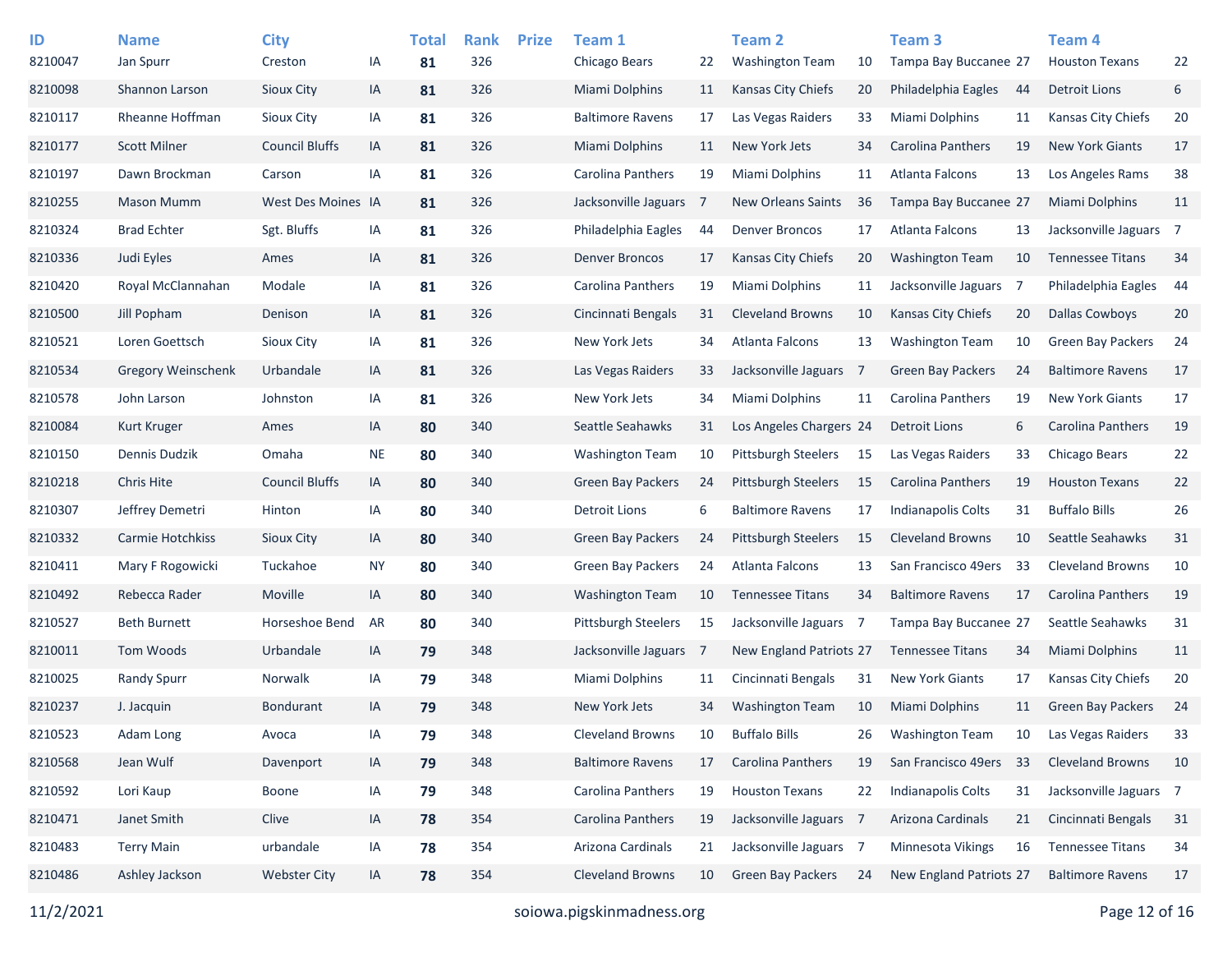| ID<br>8210573 | <b>Name</b><br>Scott Moore | <b>City</b><br>Missouri Valley | IA  | <b>Total</b><br>78 | <b>Rank</b><br>354 | <b>Prize</b> | Team 1<br>Los Angeles Chargers 24 |    | <b>Team 2</b><br>New England Patriots 27 |                | Team <sub>3</sub><br>Arizona Cardinals | 21 | Team 4<br><b>Detroit Lions</b> | 6  |
|---------------|----------------------------|--------------------------------|-----|--------------------|--------------------|--------------|-----------------------------------|----|------------------------------------------|----------------|----------------------------------------|----|--------------------------------|----|
| 8210114       | Jeremy Stroman             | Sioux City                     | IA  | 77                 | 358                |              | Cincinnati Bengals                | 31 | <b>Houston Texans</b>                    | 22             | Jacksonville Jaguars 7                 |    | <b>New York Giants</b>         | 17 |
| 8210185       | Patty Carman               | <b>Council Bluffs</b>          | ΙA  | 77                 | 358                |              | <b>Pittsburgh Steelers</b>        | 15 | Kansas City Chiefs                       | 20             | <b>Minnesota Vikings</b>               | 16 | <b>Buffalo Bills</b>           | 26 |
| 8210256       | Jody Hayes                 | West Des Moines IA             |     | 77                 | 358                |              | <b>Buffalo Bills</b>              | 26 | Jacksonville Jaguars                     | $\overline{7}$ | Cincinnati Bengals                     | 31 | <b>Atlanta Falcons</b>         | 13 |
| 8210310       | Jim Clark                  | Sioux City                     | IA  | 77                 | 358                |              | Minnesota Vikings                 | 16 | <b>Tennessee Titans</b>                  | 34             | <b>Baltimore Ravens</b>                | 17 | <b>Washington Team</b>         | 10 |
| 8210346       | <b>Ron Pingel</b>          |                                |     |                    | 358                |              | Arizona Cardinals                 |    | Atlanta Falcons                          |                | <b>Buffalo Bills</b>                   |    | <b>New York Giants</b>         | 17 |
|               |                            | Spencer                        | IA  | 77                 |                    |              |                                   | 21 |                                          | 13             |                                        | 26 |                                |    |
| 8210517       | Jeri Lyn Bares             | Oskaloosa                      | IA  | 77                 | 358                |              | Los Angeles Chargers 24           |    | Minnesota Vikings                        | 16             | Kansas City Chiefs                     | 20 | <b>Baltimore Ravens</b>        | 17 |
| 8210014       | Ken Scarpino               | Des Moines                     | IA  | 76                 | 364                |              | Minnesota Vikings                 | 16 | Carolina Panthers                        | 19             | <b>Baltimore Ravens</b>                | 17 | <b>Green Bay Packers</b>       | 24 |
| 8210096       | <b>Michael Nichols</b>     | Sioux City                     | IA  | 76                 | 364                |              | New England Patriots 27           |    | <b>Houston Texans</b>                    | 22             | <b>Cleveland Browns</b>                | 10 | <b>Denver Broncos</b>          | 17 |
| 8210111       | <b>Anthony Fitch</b>       | Sioux City                     | IA  | 76                 | 364                |              | New England Patriots 27           |    | <b>Baltimore Ravens</b>                  | 17             | <b>Washington Team</b>                 | 10 | <b>Houston Texans</b>          | 22 |
| 8210198       | Brian Brockman             | Carson                         | ΙA  | 76                 | 364                |              | Los Angeles Chargers 24           |    | <b>Pittsburgh Steelers</b>               | 15             | <b>Denver Broncos</b>                  | 17 | <b>Dallas Cowboys</b>          | 20 |
| 8210267       | <b>Mason Mumm</b>          | West Des Moines IA             |     | 76                 | 364                |              | Jacksonville Jaguars 7            |    | Chicago Bears                            | 22             | Seattle Seahawks                       | 31 | <b>Minnesota Vikings</b>       | 16 |
| 8210290       | Julie Kline                | <b>Boone</b>                   | IA  | 76                 | 364                |              | <b>Green Bay Packers</b>          | 24 | <b>Baltimore Ravens</b>                  | 17             | Carolina Panthers                      | 19 | <b>Minnesota Vikings</b>       | 16 |
| 8210352       | <b>Carrie Heilig</b>       | Fremont                        | NE. | 76                 | 364                |              | <b>Green Bay Packers</b>          | 24 | <b>Cleveland Browns</b>                  | 10             | <b>Pittsburgh Steelers</b>             | 15 | Tampa Bay Buccanee 27          |    |
| 8210488       | Ashley Jackson             | <b>Webster City</b>            | IA  | 76                 | 364                |              | Seattle Seahawks                  | 31 | <b>New York Giants</b>                   | 17             | <b>Denver Broncos</b>                  | 17 | Miami Dolphins                 | 11 |
| 8210603       | Lynn Snyder                | Coralville                     | IA  | 76                 | 364                |              | <b>Denver Broncos</b>             | 17 | Minnesota Vikings                        | 16             | <b>Carolina Panthers</b>               | 19 | Green Bay Packers              | 24 |
| 8210194       | Jarrod Poore               | Underwood                      | IA  | 75                 | 373                |              | <b>Denver Broncos</b>             | 17 | Atlanta Falcons                          | 13             | <b>Green Bay Packers</b>               | 24 | Arizona Cardinals              | 21 |
| 8210491       | Rebecca Rader              | Moville                        | IA  | 75                 | 373                |              | <b>Washington Team</b>            | 10 | Arizona Cardinals                        | 21             | Tampa Bay Buccanee 27                  |    | <b>New York Giants</b>         | 17 |
| 8210547       | Christopher Fisher         | Des Moines                     | IA  | 75                 | 373                |              | Dallas Cowboys                    | 20 | Kansas City Chiefs                       | 20             | <b>Carolina Panthers</b>               | 19 | Minnesota Vikings              | 16 |
| 8210005       | Keith Sandvig              | West Des Moines IA             |     | 74                 | 376                |              | <b>Denver Broncos</b>             | 17 | Los Angeles Chargers 24                  |                | Atlanta Falcons                        | 13 | <b>Dallas Cowboys</b>          | 20 |
| 8210303       | Mick Lefler                | Lawton                         | IA  | 74                 | 376                |              | Dallas Cowboys                    | 20 | New York Jets                            | 34             | <b>Atlanta Falcons</b>                 | 13 | Jacksonville Jaguars 7         |    |
| 8210328       | Clatyon Fjerstad           | Lytton                         | IA  | 74                 | 376                |              | <b>Pittsburgh Steelers</b>        | 15 | Los Angeles Rams                         | 38             | <b>Miami Dolphins</b>                  | 11 | <b>Cleveland Browns</b>        | 10 |
| 8210502       | <b>Cher Towey</b>          | Waukee                         | ΙA  | 74                 | 376                |              | <b>Detroit Lions</b>              | 6  | <b>New York Giants</b>                   | 17             | Kansas City Chiefs                     | 20 | Seattle Seahawks               | 31 |
| 8210507       | David Canty                | Sperry                         | IA  | 74                 | 376                |              | <b>New York Giants</b>            | 17 | Arizona Cardinals                        | 21             | <b>Carolina Panthers</b>               | 19 | <b>Denver Broncos</b>          | 17 |
| 8210529       | Catherine Luchte           | Colorado Springs CO            |     | 74                 | 376                |              | <b>Denver Broncos</b>             | 17 | <b>New York Giants</b>                   | 17             | San Francisco 49ers                    | 33 | Jacksonville Jaguars 7         |    |
| 8210533       | Catherine Luchte           | Colorado Springs CO            |     | 74                 | 376                |              | New York Jets                     | 34 | <b>Washington Team</b>                   | 10             | Carolina Panthers                      | 19 | <b>Miami Dolphins</b>          | 11 |
| 8210587       | Sean Atwater               | West Burlington IA             |     | 74                 | 376                |              | Carolina Panthers                 | 19 | Seattle Seahawks                         | 31             | Jacksonville Jaguars 7                 |    | <b>New York Giants</b>         | 17 |
| 8210454       | Jody Erion                 | Farley                         | IA  | 73                 | 384                |              | Jacksonville Jaguars 7            |    | <b>Denver Broncos</b>                    | 17             | New England Patriots 27                |    | Chicago Bears                  | 22 |
| 8210564       | <b>Holly Pickett</b>       | Ankeny                         | IA  | 73                 | 384                |              | New England Patriots 27           |    | Miami Dolphins                           | 11             | Pittsburgh Steelers 15                 |    | Kansas City Chiefs             | 20 |
| 8210583       | <b>Brady Oldag</b>         | <b>Cedar Falls</b>             | IA  | 73                 | 384                |              | Jacksonville Jaguars 7            |    | Tampa Bay Buccanee 27                    |                | Los Angeles Chargers 24                |    | Pittsburgh Steelers            | 15 |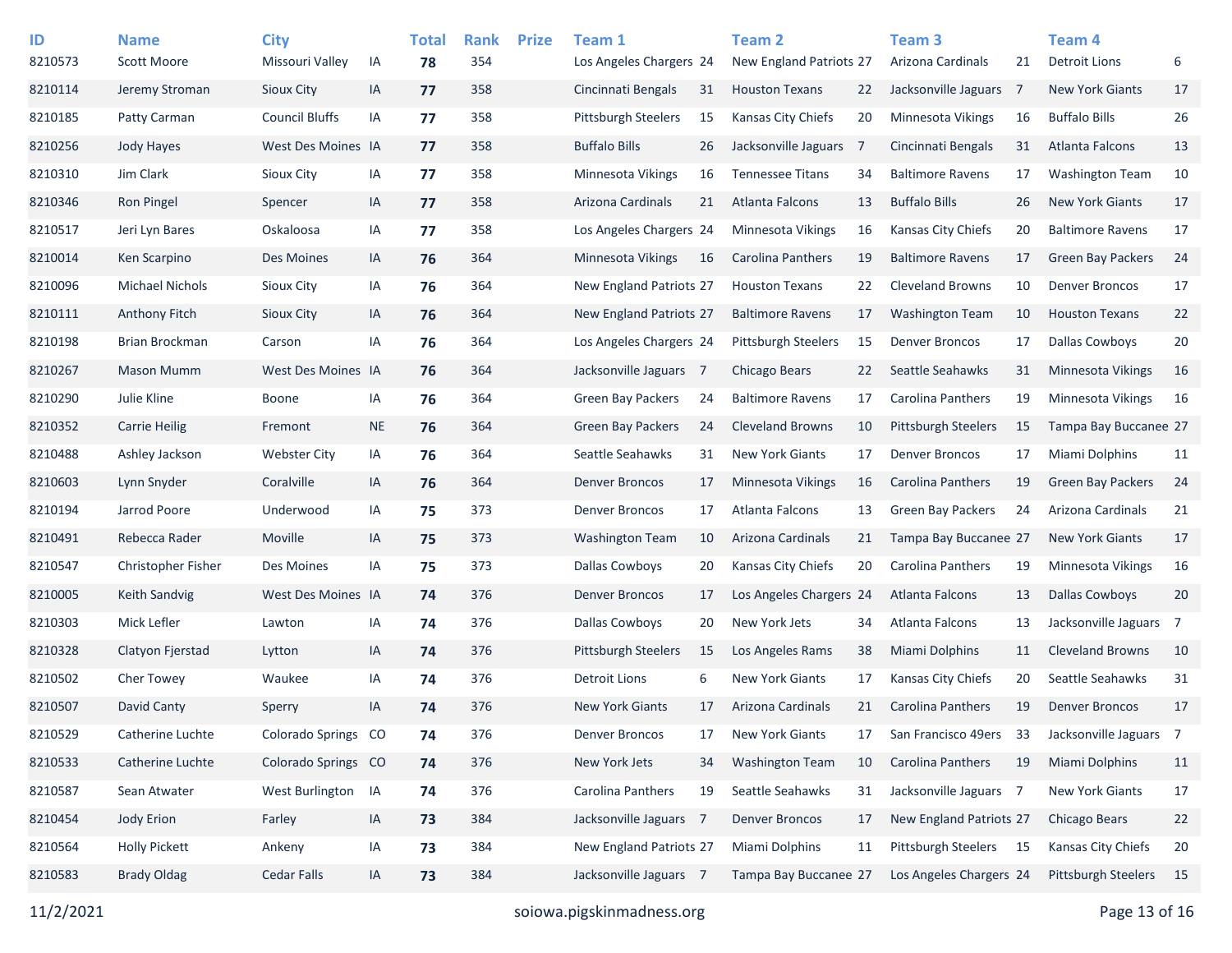| ID      | <b>Name</b>               | <b>City</b>             |               | <b>Total</b> | <b>Rank</b> | <b>Prize</b> | Team 1                     |    | <b>Team 2</b>              |                | Team 3                    |                | Team <sub>4</sub>          |    |
|---------|---------------------------|-------------------------|---------------|--------------|-------------|--------------|----------------------------|----|----------------------------|----------------|---------------------------|----------------|----------------------------|----|
| 8210108 | Deb Heath                 | Sioux City              | IA            | 72           | 387         |              | Carolina Panthers          | 19 | <b>Pittsburgh Steelers</b> | 15             | Jacksonville Jaguars      | $\overline{7}$ | Seattle Seahawks           | 31 |
| 8210130 | Susan Brown               | Des Moines              | IA            | 72           | 387         |              | Kansas City Chiefs         | 20 | <b>Indianapolis Colts</b>  | 31             | <b>Detroit Lions</b>      | 6              | Pittsburgh Steelers        | 15 |
| 8210494 | <b>Chris Wahlert</b>      | Peosta                  | IA            | 72           | 387         |              | Los Angeles Rams           | 38 | <b>Miami Dolphins</b>      | 11             | <b>Washington Team</b>    | 10             | Atlanta Falcons            | 13 |
| 8210545 | Joseph Owens              | Altoona                 | IA            | 72           | 387         |              | <b>Baltimore Ravens</b>    | 17 | <b>Denver Broncos</b>      | 17             | Tampa Bay Buccanee 27     |                | Miami Dolphins             | 11 |
| 8210553 | Matthew Lundquist         | Clive                   | IA            | 72           | 387         |              | <b>Washington Team</b>     | 10 | <b>Cleveland Browns</b>    | 10             | Carolina Panthers         | 19             | San Francisco 49ers 33     |    |
| 8210601 | Maureen Rozen             | Robins                  | IA            | 72           | 387         |              | <b>Detroit Lions</b>       | 6  | Atlanta Falcons            | 13             | Kansas City Chiefs        | 20             | San Francisco 49ers 33     |    |
| 8210481 | Robert Reed III           | Davenport               | IA            | 71           | 393         |              | <b>New York Giants</b>     | 17 | <b>Denver Broncos</b>      | 17             | Miami Dolphins            | 11             | <b>Buffalo Bills</b>       | 26 |
| 8210597 | <b>Nick Fitch</b>         | Ames                    | IA            | 71           | 393         |              | <b>Denver Broncos</b>      | 17 | Jacksonville Jaguars       | $\overline{7}$ | New England Patriots 27   |                | <b>Kansas City Chiefs</b>  | 20 |
| 8210003 | Tom Meneough              | Des Moines              | IA            | 70           | 395         |              | Jacksonville Jaguars       | -7 | <b>Cleveland Browns</b>    | 10             | Los Angeles Rams          | 38             | <b>Pittsburgh Steelers</b> | 15 |
| 8210146 | <b>Rich Bader</b>         | Omaha                   | <b>NE</b>     | 70           | 395         |              | <b>Pittsburgh Steelers</b> | 15 | Jacksonville Jaguars 7     |                | <b>Indianapolis Colts</b> | 31             | <b>Denver Broncos</b>      | 17 |
| 8210153 | Kevin Graslewicz          | Omaha                   | NE            | 70           | 395         |              | Dallas Cowboys             | 20 | Atlanta Falcons            | 13             | <b>Washington Team</b>    | 10             | Tampa Bay Buccanee 27      |    |
| 8210174 | <b>Troy Cross</b>         | <b>Council Bluffs</b>   | IA            | 70           | 395         |              | Arizona Cardinals          | 21 | <b>Houston Texans</b>      | 22             | <b>Cleveland Browns</b>   | 10             | <b>Baltimore Ravens</b>    | 17 |
| 8210199 | Jean Hern                 | <b>Council Bluffs</b>   | IA            | 70           | 395         |              | <b>Washington Team</b>     | 10 | <b>Houston Texans</b>      | 22             | Jacksonville Jaguars      | $\overline{7}$ | Seattle Seahawks           | 31 |
| 8210331 | Carmie Hotchkiss          | <b>Sioux City</b>       | IA            | 70           | 395         |              | <b>Denver Broncos</b>      | 17 | <b>Buffalo Bills</b>       | 26             | <b>Detroit Lions</b>      | 6              | Arizona Cardinals          | 21 |
| 8210408 | <b>Stephanie Campbell</b> | <b>Chagrin Falls</b>    | OH            | 70           | 395         |              | <b>Dallas Cowboys</b>      | 20 | Los Angeles Chargers 24    |                | <b>Minnesota Vikings</b>  | 16             | <b>Washington Team</b>     | 10 |
| 8210513 | Liane Long                | Avoca                   | IA            | 70           | 395         |              | Miami Dolphins             | 11 | Chicago Bears              | 22             | Atlanta Falcons           | 13             | <b>Green Bay Packers</b>   | 24 |
| 8210035 | <b>Charles Lee</b>        | Youngsville             | <b>NC</b>     | 69           | 403         |              | <b>Houston Texans</b>      | 22 | <b>Denver Broncos</b>      | 17             | <b>Washington Team</b>    | 10             | <b>Dallas Cowboys</b>      | 20 |
| 8210164 | Terri Fuxa                | Omaha                   | <b>NE</b>     | 69           | 403         |              | <b>Cleveland Browns</b>    | 10 | <b>Baltimore Ravens</b>    | 17             | <b>Dallas Cowboys</b>     | 20             | <b>Chicago Bears</b>       | 22 |
| 8210458 | Carissa Andermann         | <b>Cedar Falls</b>      | IA            | 69           | 403         |              | Seattle Seahawks           | 31 | <b>Miami Dolphins</b>      | 11             | <b>New York Giants</b>    | 17             | <b>Washington Team</b>     | 10 |
| 8210532 | Catherine Luchte          | <b>Colorado Springs</b> | <sub>co</sub> | 69           | 403         |              | <b>Cleveland Browns</b>    | 10 | <b>Baltimore Ravens</b>    | 17             | New England Patriots 27   |                | <b>Pittsburgh Steelers</b> | 15 |
| 8210554 | Lora Coffman              | Des Moines              | IA            | 69           | 403         |              | <b>Baltimore Ravens</b>    | 17 | Miami Dolphins             | 11             | New York Jets             | 34             | Jacksonville Jaguars 7     |    |
| 8210135 | Sharane Brown             | Des Moines              | IA            | 68           | 408         |              | <b>Green Bay Packers</b>   | 24 | <b>Detroit Lions</b>       | 6              | <b>New York Giants</b>    | 17             | Arizona Cardinals          | 21 |
| 8210405 | Stephanie Campbell        | <b>Chagrin Falls</b>    | OН            | 68           | 408         |              | <b>Tennessee Titans</b>    | 34 | <b>Washington Team</b>     | 10             | Jacksonville Jaguars      | $\overline{7}$ | <b>New York Giants</b>     | 17 |
| 8210519 | Heidi Komes               | <b>Union Center</b>     | IA            | 68           | 408         |              | Atlanta Falcons            | 13 | <b>Denver Broncos</b>      | 17             | Arizona Cardinals         | 21             | <b>New York Giants</b>     | 17 |
| 8210073 | George Wang               | Ames                    | IA            | 67           | 411         |              | <b>Houston Texans</b>      | 22 | Jacksonville Jaguars 7     |                | <b>Denver Broncos</b>     | 17             | Arizona Cardinals          | 21 |
| 8210163 | Lori Havck                | Omaha                   | <b>NE</b>     | 67           | 411         |              | New York Giants            | 17 | <b>Cleveland Browns</b>    | 10             | Arizona Cardinals         | 21             | Carolina Panthers          | 19 |
| 8210259 | Jaime Ballesteros         | West Des Moines IA      |               | 67           | 411         |              | <b>Washington Team</b>     | 10 | <b>Detroit Lions</b>       | 6              | Kansas City Chiefs        | 20             | Seattle Seahawks           | 31 |
| 8210275 | <b>Blake Leonard</b>      | Stuart                  | IA            | 67           | 411         |              | Chicago Bears              | 22 | Arizona Cardinals          | 21             | Atlanta Falcons           | 13             | Miami Dolphins             | 11 |
| 8210472 | Jeffery Jones             | Cedar Falls             | IA            | 67           | 411         |              | Kansas City Chiefs         | 20 | Atlanta Falcons            | 13             | <b>Baltimore Ravens</b>   | 17             | <b>Denver Broncos</b>      | 17 |
| 8210071 | Laura Lee                 | Kelley                  | IA            | 66           | 416         |              | New England Patriots 27    |    | Atlanta Falcons            | 13             | Minnesota Vikings         | 16             | <b>Cleveland Browns</b>    | 10 |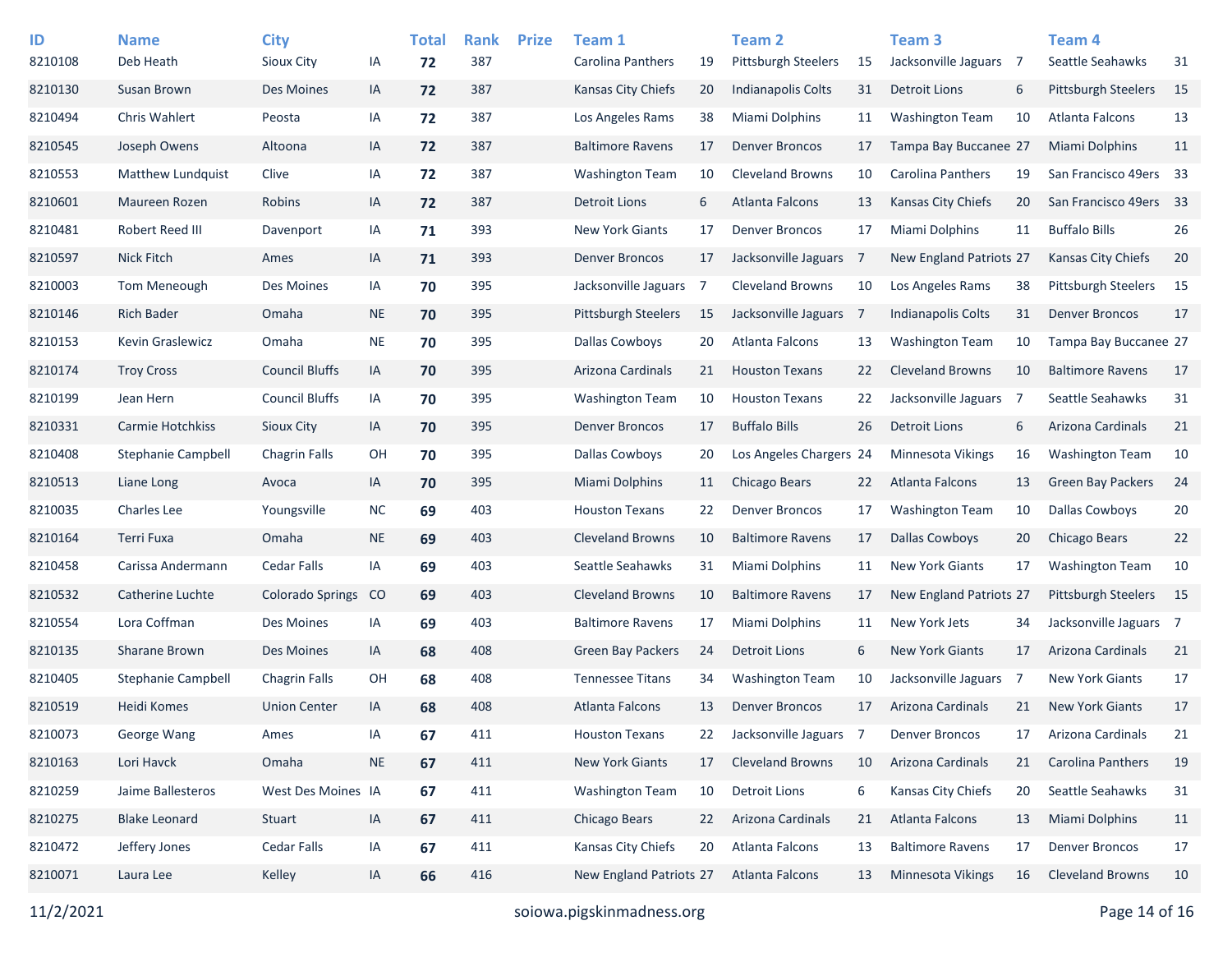| ID<br>8210154 | <b>Name</b><br>Kate Graslewicz | <b>City</b><br>Omaha  | <b>NE</b> | <b>Total</b><br>66 | <b>Rank</b><br>416 | <b>Prize</b> | Team 1<br><b>Cleveland Browns</b> | 10  | <b>Team 2</b><br>Jacksonville Jaguars 7 |                | Team <sub>3</sub><br>Pittsburgh Steelers | 15             | Team <sub>4</sub><br><b>Tennessee Titans</b> | 34 |
|---------------|--------------------------------|-----------------------|-----------|--------------------|--------------------|--------------|-----------------------------------|-----|-----------------------------------------|----------------|------------------------------------------|----------------|----------------------------------------------|----|
| 8210258       | <b>Conner McCuen</b>           | West Des Moines IA    |           | 65                 | 418                |              | Jacksonville Jaguars              | 7   | <b>Denver Broncos</b>                   | 17             | <b>Baltimore Ravens</b>                  | 17             | <b>Green Bay Packers</b>                     | 24 |
| 8210266       | <b>Chris Scott</b>             | West Des Moines IA    |           | 65                 | 418                |              | <b>Detroit Lions</b>              | 6   | Kansas City Chiefs                      | 20             | <b>Baltimore Ravens</b>                  | 17             | <b>Houston Texans</b>                        | 22 |
| 8210412       | Jac Doran                      | Fort Dodge            | IA        | 65                 | 418                |              | Minnesota Vikings                 | 16  | Chicago Bears                           | 22             | Jacksonville Jaguars 7                   |                | <b>Kansas City Chiefs</b>                    | 20 |
| 8210439       | <b>Thomas Berger</b>           | Epworth               | IA        | 65                 | 418                |              | Arizona Cardinals                 | 21  | <b>New York Giants</b>                  | 17             | Jacksonville Jaguars 7                   |                | <b>Dallas Cowboys</b>                        | 20 |
| 8210556       | Denise Kleen                   | Pocahontas            | IA        | 65                 | 418                |              | Jacksonville Jaguars 7            |     | <b>Baltimore Ravens</b>                 | 17             | <b>Cleveland Browns</b>                  | 10             | Cincinnati Bengals                           | 31 |
| 8210596       | Mary Fitch                     | Ames                  | IA        | 65                 | 418                |              | Jacksonville Jaguars              | -7  | Los Angeles Chargers 24                 |                | <b>Green Bay Packers</b>                 | 24             | <b>Washington Team</b>                       | 10 |
| 8210032       | Jeff Klocko                    | Norwalk               | IA        | 64                 | 424                |              | <b>Cleveland Browns</b>           | 10  | <b>Indianapolis Colts</b>               | 31             | <b>Detroit Lions</b>                     | 6              | <b>New York Giants</b>                       | 17 |
| 8210167       | Jack Goltl                     | <b>Council Bluffs</b> | IA        | 64                 | 424                |              | <b>Baltimore Ravens</b>           | 17  | Kansas City Chiefs                      | 20             | <b>Washington Team</b>                   | 10             | <b>New York Giants</b>                       | 17 |
| 8210207       | Tom Weddem                     | Glendwood             | IA        | 64                 | 424                |              | <b>Cleveland Browns</b>           | 10  | <b>Miami Dolphins</b>                   | 11             | <b>New York Giants</b>                   | 17             | <b>Buffalo Bills</b>                         | 26 |
| 8210455       | Jody Erion                     | Farley                | IA        | 64                 | 424                |              | <b>Washington Team</b>            | 10  | <b>Cleveland Browns</b>                 | 10             | <b>Dallas Cowboys</b>                    | 20             | <b>Green Bay Packers</b>                     | 24 |
| 8210477       | Marcus Barkema                 | Goodell               | IA        | 64                 | 424                |              | <b>Denver Broncos</b>             | 17  | Atlanta Falcons                         | 13             | <b>Baltimore Ravens</b>                  | 17             | <b>New York Giants</b>                       | 17 |
| 8210086       | Angie Vanwestan                | <b>Story City</b>     | IA        | 63                 | 429                |              | <b>Green Bay Packers</b>          | 24  | Jacksonville Jaguars                    | $\overline{7}$ | <b>Atlanta Falcons</b>                   | 13             | Carolina Panthers                            | 19 |
| 8210148       | Melinda Goltl                  | <b>Council Bluffs</b> | IA        | 63                 | 429                |              | <b>Baltimore Ravens</b>           | 17  | <b>Detroit Lions</b>                    | 6              | Atlanta Falcons                          | 13             | Tampa Bay Buccanee 27                        |    |
| 8210349       | <b>Becky Scherbring</b>        | Ankeny                | IA        | 63                 | 429                |              | Minnesota Vikings                 | 16  | Los Angeles Chargers 24                 |                | <b>Detroit Lions</b>                     | 6              | <b>Baltimore Ravens</b>                      | 17 |
| 8210424       | Royal McClannahan              | Modale                | IA        | 63                 | 429                |              | Jacksonville Jaguars              | - 7 | Carolina Panthers                       | 19             | <b>Denver Broncos</b>                    | 17             | <b>Kansas City Chiefs</b>                    | 20 |
| 8210429       | <b>Timothy Lynch</b>           | <b>JOHNSTON</b>       | IA        | 63                 | 429                |              | Atlanta Falcons                   | 13  | Las Vegas Raiders                       | 33             | <b>Washington Team</b>                   | 10             | Jacksonville Jaguars 7                       |    |
| 8210468       | <b>Phillip Strekal</b>         | Albany                | OH        | 63                 | 429                |              | <b>Cleveland Browns</b>           | 10  | <b>Minnesota Vikings</b>                | 16             | Seattle Seahawks                         | 31             | <b>Detroit Lions</b>                         | 6  |
| 8210304       | John Nelsen                    | Lawton                | IA        | 62                 | 435                |              | <b>Denver Broncos</b>             | 17  | <b>New York Giants</b>                  | 17             | <b>Baltimore Ravens</b>                  | 17             | Miami Dolphins                               | 11 |
| 8210074       | <b>Bryce Arneson</b>           | Ames                  | IA        | 61                 | 436                |              | <b>Denver Broncos</b>             | 17  | <b>New York Giants</b>                  | 17             | <b>Minnesota Vikings</b>                 | 16             | <b>Miami Dolphins</b>                        | 11 |
| 8210179       | Andrew Simonsen                | Underwood             | IA        | 61                 | 436                |              | <b>Pittsburgh Steelers</b>        | 15  | <b>Baltimore Ravens</b>                 | 17             | Jacksonville Jaguars                     | $\overline{7}$ | <b>Houston Texans</b>                        | 22 |
| 8210176       | <b>Steve Andrews</b>           | <b>Council Bluffs</b> | IA        | 60                 | 438                |              | <b>Detroit Lions</b>              | 6   | <b>Minnesota Vikings</b>                | 16             | Arizona Cardinals                        | 21             | <b>Denver Broncos</b>                        | 17 |
| 8210350       | <b>Terry Knapp</b>             | Harlan                | IA        | 60                 | 438                |              | Miami Dolphins                    | 11  | <b>New York Giants</b>                  | 17             | Chicago Bears                            | 22             | <b>Washington Team</b>                       | 10 |
| 8210600       | Maureen Rozen                  | Robins                | IA        | 60                 | 438                |              | <b>Detroit Lions</b>              | 6   | Arizona Cardinals                       | 21             | Atlanta Falcons                          | 13             | <b>Dallas Cowboys</b>                        | 20 |
| 8210004       | Charlie Sovich                 | West Des Moines IA    |           | 59                 | 441                |              | Chicago Bears                     | 22  | <b>Washington Team</b>                  | 10             | <b>Cleveland Browns</b>                  | 10             | <b>New York Giants</b>                       | 17 |
| 8210273       | Adam Suter                     | Ankeny                | IA        | 59                 | 441                |              | <b>Dallas Cowboys</b>             | 20  | Miami Dolphins                          | 11             | <b>Detroit Lions</b>                     | 6              | <b>Houston Texans</b>                        | 22 |
| 8210551       | Matthew Lundquist              | Clive                 | IA        | 59                 | 441                |              | Minnesota Vikings                 | 16  | <b>Cleveland Browns</b>                 | 10             | Jacksonville Jaguars 7                   |                | <b>Buffalo Bills</b>                         | 26 |
| 8210565       | <b>Holly Pickett</b>           | Ankeny                | IA        | 59                 | 441                |              | <b>Houston Texans</b>             | 22  | Miami Dolphins                          | 11             | <b>Detroit Lions</b>                     | 6              | Kansas City Chiefs                           | 20 |
| 8210013       | Michael Moore                  | West Des Moines IA    |           | 58                 | 445                |              | <b>Pittsburgh Steelers</b>        | 15  | <b>Washington Team</b>                  | 10             | Tampa Bay Buccanee 27                    |                | <b>Detroit Lions</b>                         | 6  |
| 8210158       | <b>Greg Simons</b>             | Lo Vista              | <b>NE</b> | 56                 | 446                |              | <b>Cleveland Browns</b>           | 10  | <b>Baltimore Ravens</b>                 | 17             | Jacksonville Jaguars 7                   |                | Chicago Bears                                | 22 |